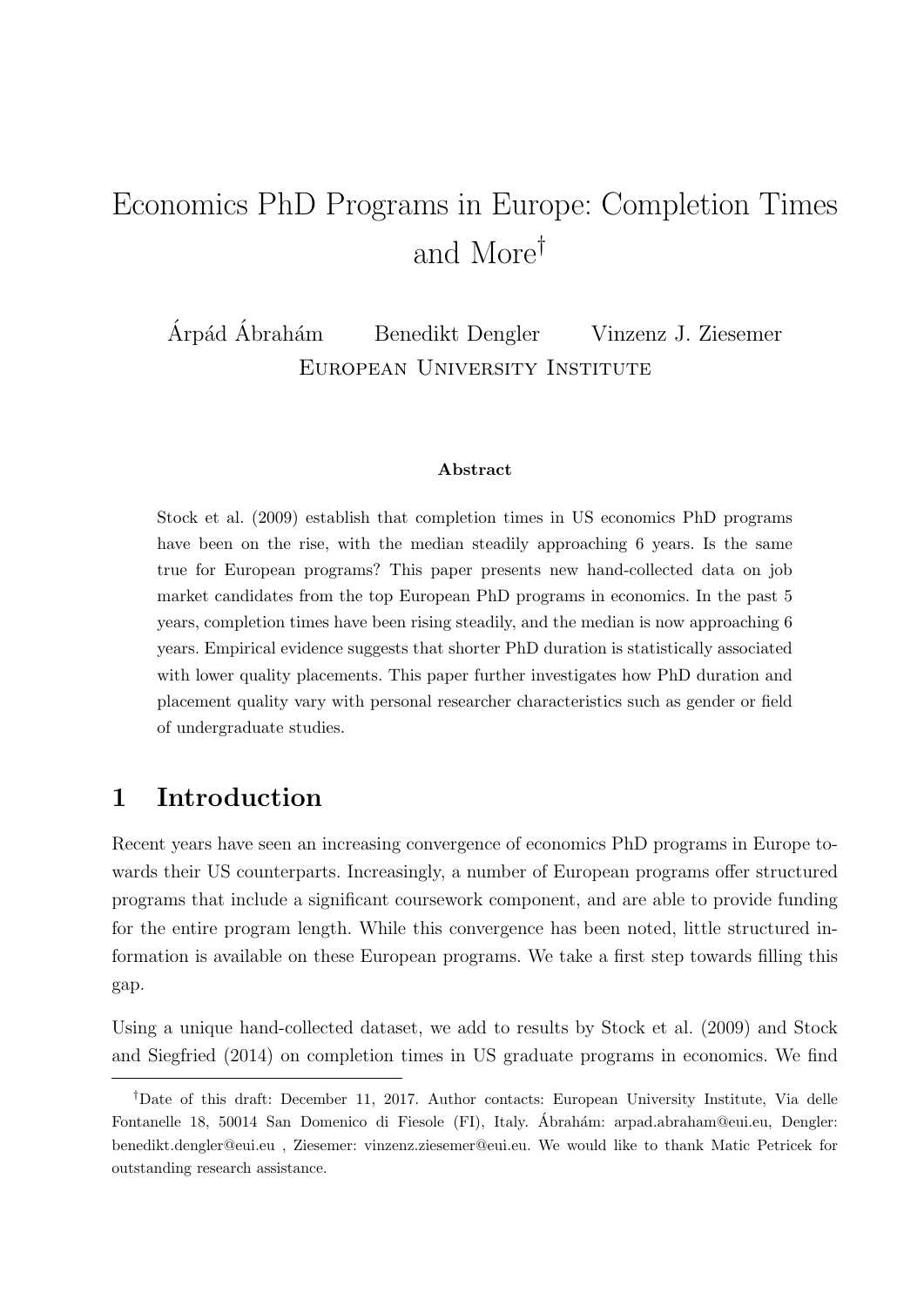that their conclusions on completion time hold in European structured graduate programs as well. In the past 5 years, median completion times have been rising steadily, and the median is now approaching 6 years. We also provide some qualitative description of the differences between European programs and their US counterparts, in particular with regards to program structure and funding.<sup>[1](#page-1-0)</sup>

Our analysis focuses on job market candidates. These are the students that compete on the international academic job market for economics graduates.[2](#page-1-1) We believe this to be the policyrelevant subsample for three reasons. First, delivering internationally competitive candidates is the stated goal of many European economics PhD programs. That job market is the highest international standard for young researchers in economics. Second, this measure ensures that the students we consider are at the same stage of their career as their US counterparts. Third, over the last years, the international job market has become an important recruiting device for economics PhD graduates outside the narrowly defined academic sector. Increasingly, international organizations, such as central banks, governments and also the private sector are hiring through the economics job market.

Our conclusions suggest that European universities and policy makers should accept six years as a standard completion time, as indeed most US universities have had to do in the past. Funding schedules and considerations should be adjusted to complement this empirical fact. Currently, many formal funding programs are significantly shorter. In practice, students and universities then lengthen the availability of funding through a patch-work of part-time employment positions, post-doctoral positions, outside resources, separating course work into master programs, etcetera. In many cases however, this is associated with a diversion of time and resources from academic activities. This can put European graduate students at a disadvantage compared to their American peers. This conclusion is strengthened further by the fact that candidates who go on the market in the sixth year of their PhD have a significantly higher probability of top ranked initial placements. Since training internationally competitive candidates is the stated goal of most, if not all PhD programs, the results presented in this paper suggest that providing sufficient funding is indeed a useful way to

<span id="page-1-0"></span><sup>1</sup>This project started as an internal project at the European University Institute (EUI), where we tried to understand the differences between the EUI Economics Doctoral Program and its closest competitors, in particular with regards to completion time. While such information was readily available for US programs, we had to hand-collect information on European programs by going through the CVs of over 700 recent job market candidates. Subsequently, we realized that our findings could benefit the economics community at large, and therefore merit wider dissemination.

<span id="page-1-1"></span><sup>2</sup>For more information on the economics job market, visit https://www.econjobmarket.org/index.php. The organization describes itself as a "non-profit clearinghouse for applications to PhD level jobs in economics."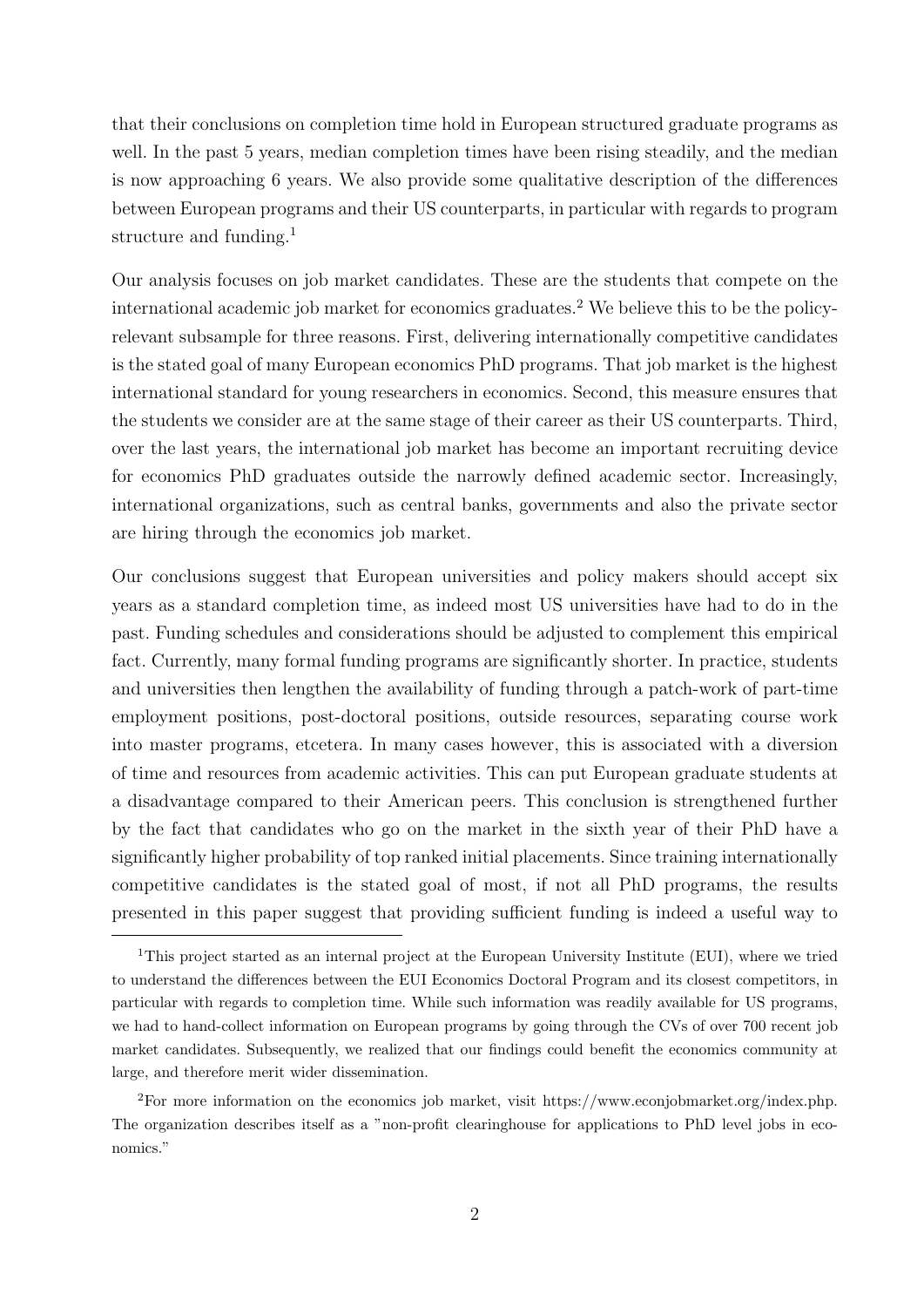achieve that goal.

Besides the results of completion time and placement quality, this paper investigates how completion time and initial placement quality vary with personal researcher characteristics. For each candidate in the sample, we collect data on gender, field, field of undergraduate studies and their initial placement. We find field and gender do not significantly correlate with completion time nor with placement quality. We do find however, that the probability of placing in a top ranked institution is significantly lower for economics PhD candidates trained in social sciences, compared to candidates trained in economics, finance, business, engineering or natural sciences. We interpret this finding as evidence for the importance of formal mathematical training for the successful completion of an economics PhD.

### 2 Economics PhD Programs in Europe

Selection of Programs We established a list of top European programs from a variety of sources. In particular, we emphasized that they should have international recruiting and placement, as well as a structured graduate program (including coursework), which makes them comparable to top US programs in style. Several publicly available rankings aided our search for candidate programs. Our procedure resulted in a list of 21 programs. Of these, 5 are located in the United Kingdom (Cambridge, LSE, Oxford, UCL, Warwick), 4 in Spain (Autonoma Barcelona, Carlos III, CEMFI, UPF), 3 in Germany (Bonn, Frankfurt, Mannheim), 2 in France (Paris School of Economics, Toulouse), 2 in Italy (Bocconi, EUI), 2 in the Netherlands (Tilburg, Tinbergen Institute), 2 in Sweden (IIES, Stockholm School of Economics), and 1 in Switzerland (Zurich). We do not purport to establish that these are the 21 best programs in Europe, nor would we want to rank them. But the list does include all usual suspects for the top spots, so that we would certainly expect that, for example, the top 10 programs (whichever they are) are included in this set.

Program Structure Table [1](#page-9-2) provides some information on program structure for each of the European programs. Generally, the setup of these programs is very similar to that of US programs: they consist of a coursework phase, where the first year consists of core courses and the second year consists of electives and moves students towards the research frontier. The balance between courses and initial research in the second year varies from program to program, while the first year programs are largely standard and very similar to those in US programs.

There is one big difference in setup to US programs: in many of the European programs, the coursework phase is treated as a separate degree program, and leads to titles such as MPhil or MRes. Thus, in some of these programs PhD students are just a subset of a masters degree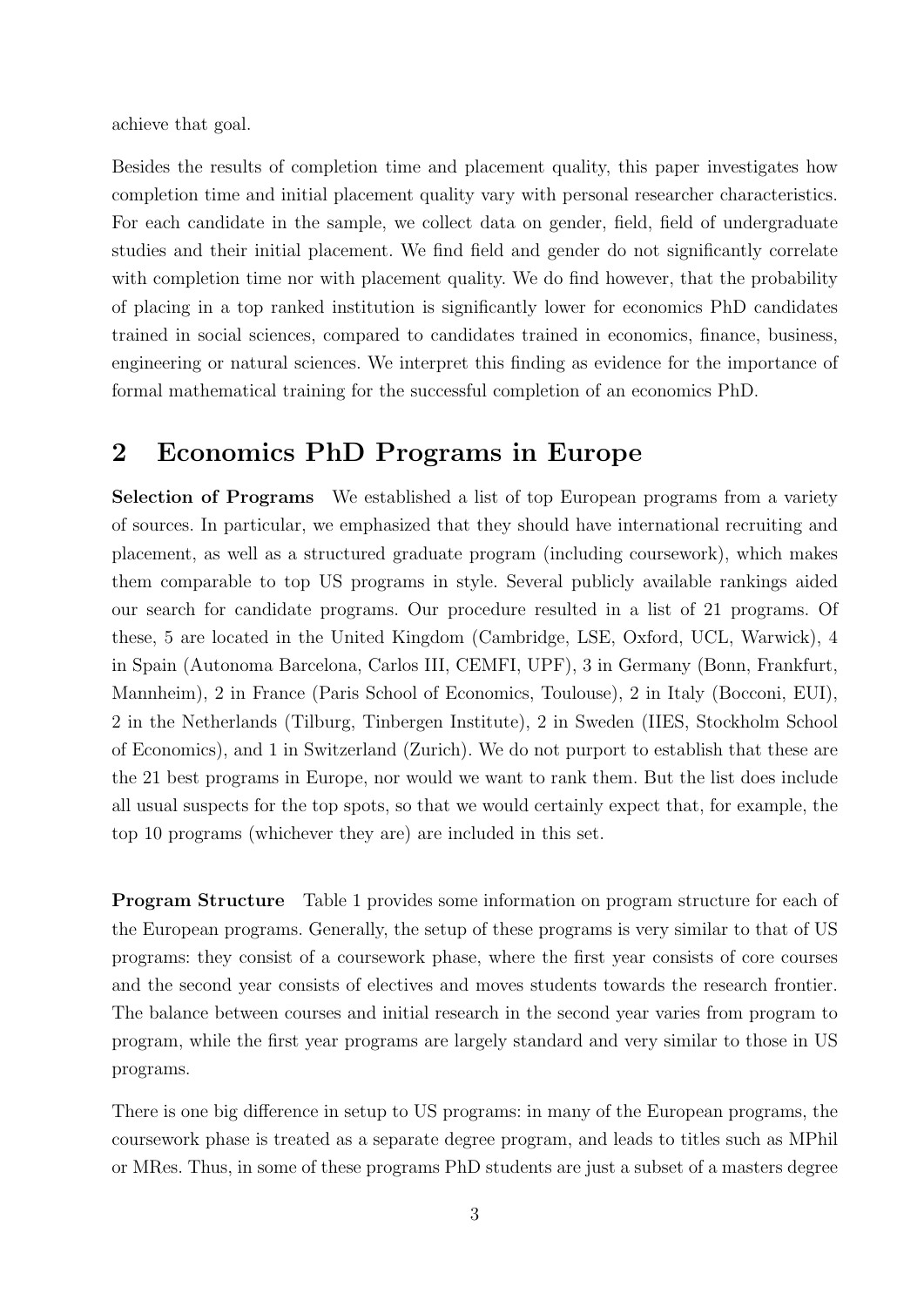class for the first one or two years (for example CEMFI), while others are entirely integrated as in a US-style system (for example EUI). Further detail is provided in Table [1.](#page-9-2)

In all programs under consideration, coursework is targeted at future PhD researchers. Why then offer this coursework for a terminal masters degree as well? We suspect that this is largely due to the current setup of European academia and the structure of public funding for higher education. Following the Bologna process, the typical European student completes a 3-year Bachelors degree in his field of interest, followed by a 1- or 2-year Masters degree. State funding (most of the programs are housed by public institutions) is often structured the same way, where it is beneficial to have class sizes above the typical number of students in a PhD program. Thus, economics departments fit the 'ideal' US type program into the European system by making the coursework phase a Masters degree. In addition, some programs use this to select the best students from a large pool that undergoes initial coursework (for example UPF). The demands that first-year coursework places on students leads to the admission of mostly (or in some cases exclusively) students who already completed a 'regular' Master's degree elsewhere, sometimes in the same university.

One possibility that the above structure raises is that students might switch programs when they enter the research phase. We find that such switching is exceedingly rare. While it occurs that students take Masters degree in one of these programs and then enter another, they then typically retake the entire coursework phase of their new program. Summarizing all of this, we concluded that these two-step programs can safely be considered PhD programs with a coursework component, similar to their US counterparts.

Program Funding There are large differences in funding from program to program as well. Not too dissimilar from the US, all of these programs can in principle fund students through the entire length of a PhD. However, in some cases funding is insecure from year to year, or only provided in return for teaching and research assistantships. Finally, there are large differences in the availability of funding across any one cohort, with some programs providing funding to all admitted (for example SSE) and others separating the admission decision from the funding decision entirely (for example Cambridge and Oxford).

An important difference to fully integrated US PhD programs arises in the European programs that separate their course phase into a stand-alone master degree. Here, the majority of the programs do not provide funding for the master stage. Funding is then restricted to the research phase of the PhD, following the initial one or two years of coursework.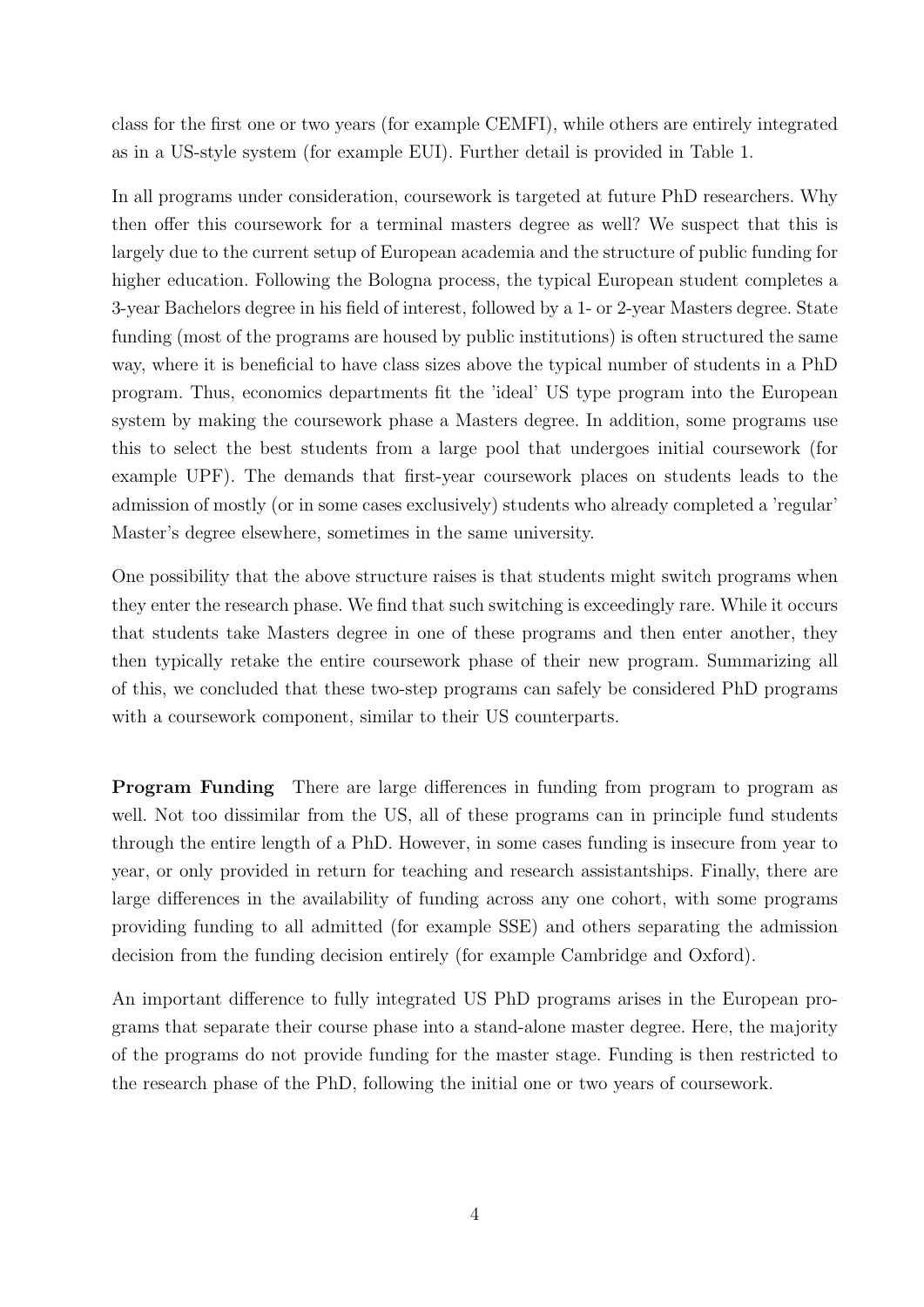## 3 Data Collection and Processing

Data collection proceeded in two stages. In the first stage, we looked up current job market candidates for each program (this was in 2015-2016) and placement results of past job markets (2011-2012 through 2014-2015) online, whenever data were available. We searched for each candidate's CV using personal websites, professional websites, and LinkedIn profiles. This led to some, but very limited, missing data for students who are listed as job market candidates but whose entry dates cannot be established.

In the second stage (in the summer of 2017), we collected job market outcomes and additional covariates per candidate. Job market outcomes were codified for quality as follows. Outcomes were classified in three different classes, academic, institutional or private sector. Within each class of placements, we assigned specific institutions as member of the Top, Middle or Low group of institutions within that class. For academic institutions, we made use of the IDEAS/REPEC ranking of Top Economics Institutions, as of June 2017, to assign universities to groups.<sup>[3](#page-4-0)</sup> For institutional jobs, we ranked prominent international institutions such as IMF, ECB or Worldbank, and top national institutions of large countries (Fed, Banque de France etc.) as Top, less prominent international institutions as Middle and national institutions of smaller countries as Low. For private sector jobs, our decision rule was based on international reputation of the company, without resorting to a formal criterion. While the IDEAS/REPEC ranking is just one of many possible academic rankings, it is easily accessible, computed based on transparent rules and comprehensive in coverage.

Additional covariates collected include gender, field (codified as micro, macro, applied, econometrics, or finance), fields of undergraduate studies (economics, business, natural sciences/engineering, social sciences/humanities), age, and nationality. (Data on the latter two turned out to be missing in many cases, so that we did not use them for analysis.) We also returned to our original sources and compared reported placements for 2016 versus the list of names that was reported to be on the market in 2015-2016. This gives us a clear idea of the extent to which collecting reported past candidates is representative of actual past candidates. We discuss these results below.

As we explain above, we focus on candidates that enter the international job market at the end of their PhD. Delivering competitive candidates to this job market is the stated goal of most programs in our sample. Our approach makes our data more reliable and more comparable to US data on completion times than European data from official sources would be. European programs differ strongly in how they account for coursework time and time

<span id="page-4-0"></span><sup>3</sup>The current ranking can be accessed via https://ideas.repec.org/top/top.inst.all.html. The ranking is updated continuously, so the current rankings might differ slightly from the ones we used for our analysis.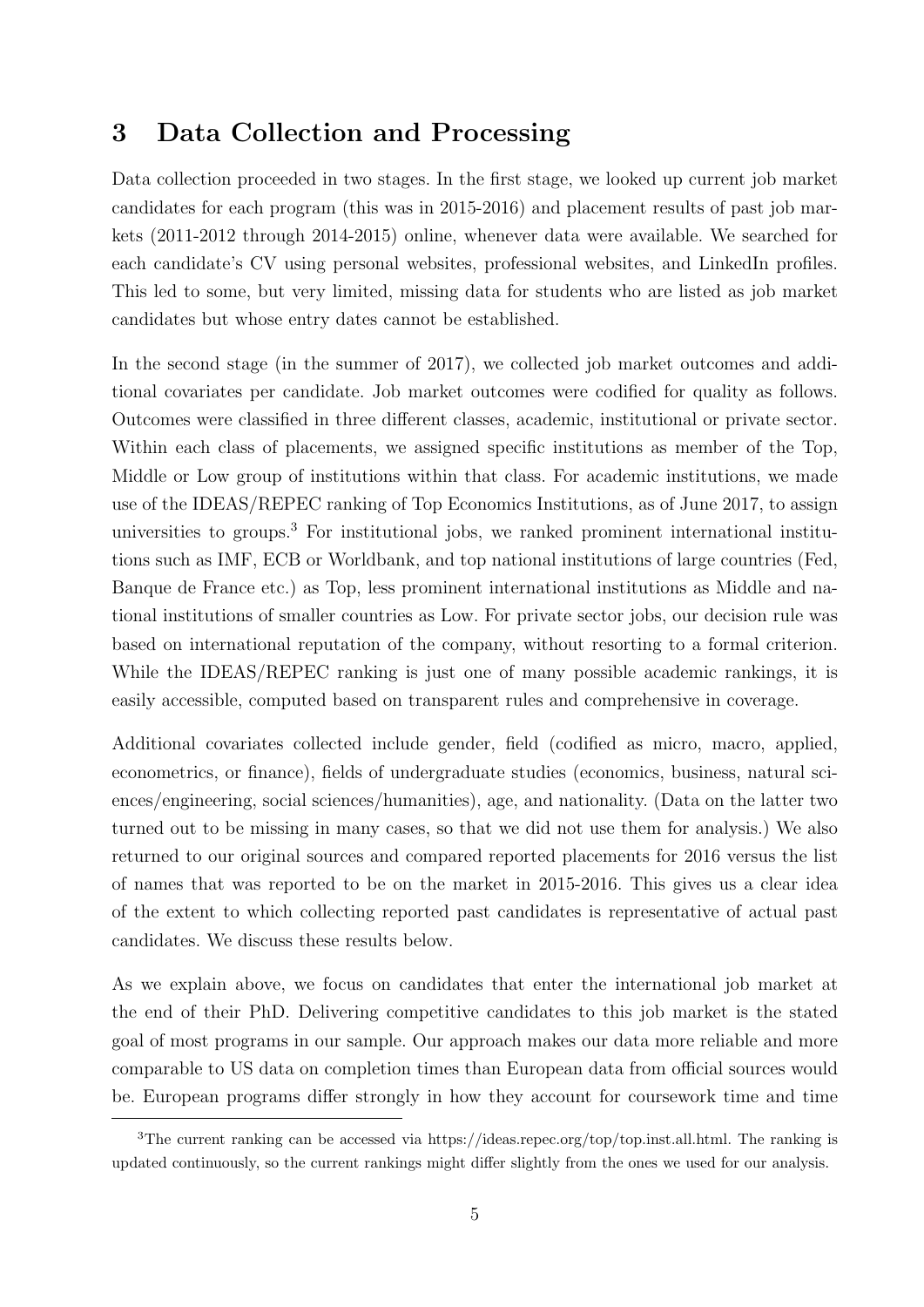spent on the job market (which is sometimes after defense), as we described above. Therefore, a detail-oriented approach and knowledge of the program structure is necessary to attribute the right de-facto number of years to the time spend in a PhD program.

We determined each candidate's entry year into the program. Our measure for completion time, time to job market, is the difference between the job market year and the entry year. We include the relevant course period and the time spent on the job market. The measure is not dependent on the timing of the defense.

## 4 Sample Selection and Representativeness

The attempt of this paper is, in first instance, to compare European job market candidates to their North American counterparts. The main selection issue that our method of data collection faces is whether reported past job market candidates (placements) correspond to actual past job market placements. Here, two issues might occur. First, candidates might be added to placement lists when they get jobs outside of the academic job market. Second, candidates who do not place well or not at all may not be reported among past placements.

As mentioned above, our two-staged data collection approach allows us to examine this issue for the 2015-2016 job market. We found the former issue to be minor, and therefore do not report it. The latter issue is somewhat more prevalent, although only in some programs. We report the results in Table [2](#page-12-0) below. In one case (UPF) a university stopped reporting placements altogether. For a couple, job market candidates were not yet listed during our first stage of data collection.

This issue, while relevant to prospective students, is most relevant to our research setup if it influences our results on completion time significantly. It turns out that the issue is minor: those who are listed as placements took on average 6.05 years by our measure, while those that were not reported as placements took 5.90 years.

Another issue is missing data. For few programs, one or several years of job market data are missing. Typically these are recent (Cambridge, Warwick, and Zurich) or older years (UCL, UPF, Warwick), or years for which a smaller program did not deliver job market candidates (CEMFI). However, we do not believe that this influences our conclusions with regards to completion time.

Importantly, we do not claim that our sample is a representation of entering students: Some may drop out or be asked to leave at various stages. Some students may not enter the job market and therefore go unlisted on websites. For the EUI, we have access to administrative data on all PhDs awarded. On average, about half of the PhD recipients go on the Academic Job Market and are publicly listed as such. For the years 2012 to 2015, the average job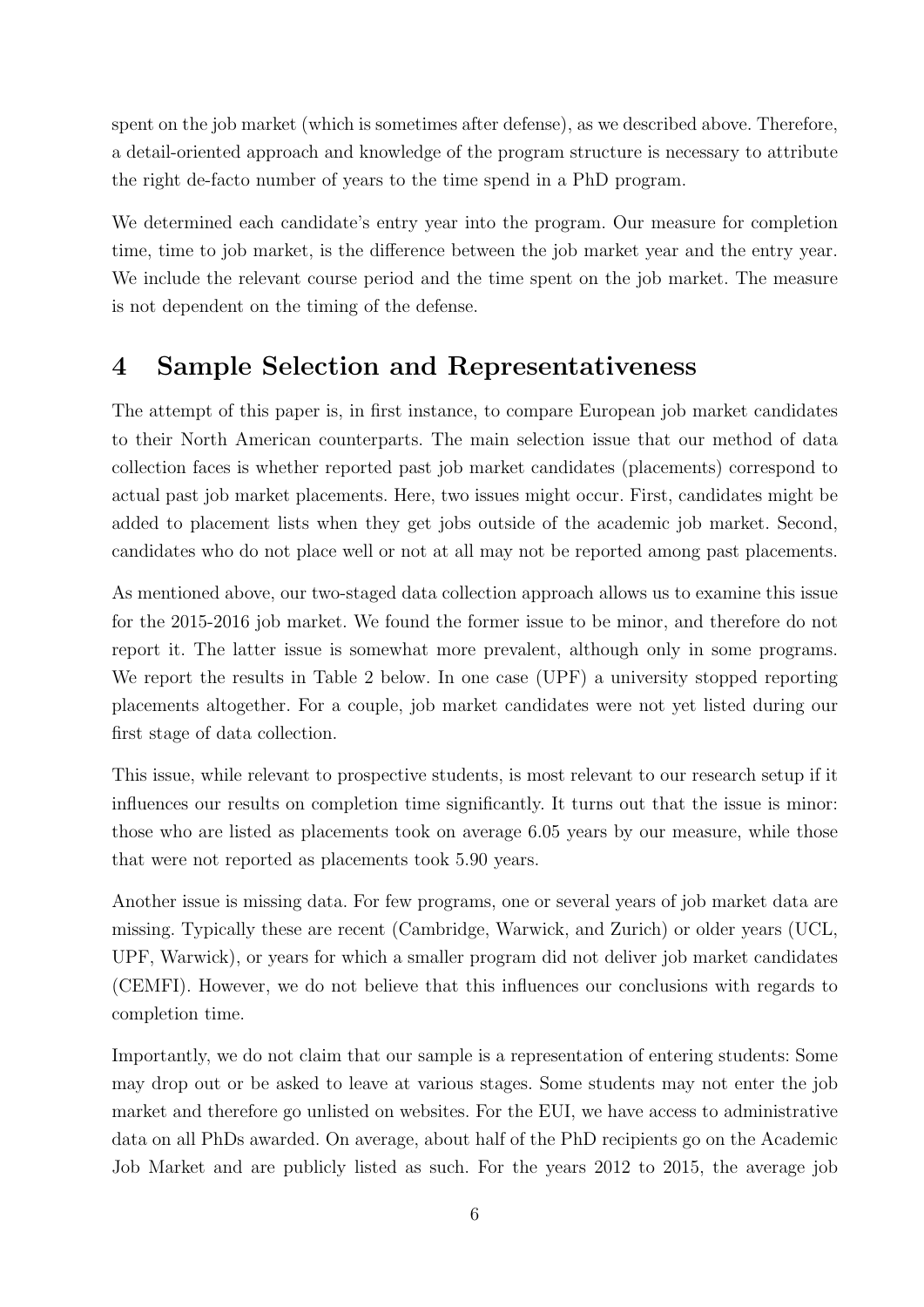market candidate took a quarter of a year longer to obtain their degree than the average degree recipient. While these are interesting statistics, they are not relevant to our research setup.

### 5 Results

Completion Times Tables [3,](#page-13-0) [4,](#page-14-0) [5](#page-15-0) and [6](#page-16-0) below contain our results on completion times. Average and median completion times have been rising since 2013. Both the average (table [3\)](#page-13-0) and median (table [4\)](#page-14-0) are at 6 years for the 2016 job market cohorts. This finding is remarkably consistent across programs, with both averages and medians lying between 5 and 7 years for all programs. We miss information for a few years for some programs (whenever the reported number of observations is zero in table [5\)](#page-15-0), but our overall number of observations is large at 736. We do not observe qualitative changes to our results when calculating observationweighted averages (table [6\)](#page-16-0).

To provide some further insights, Figure [1](#page-17-0) provides a histogram of completion times across all programs for the last two years in our sample. Completion times are rather concentrated around 6 years. While 5 and 7 years of completion time also occur frequently, almost no students finish in 4 years or less.

Covariates of Completion Times We report results from an ordered probit model regressing Time to Job Market (completion time) on Year of Job Market, Field of Economics, Gender, PhD Institution and Field of Undergraduate Studies, estimated with robust standard errors. For each covariate presented, we report the probability of observing a certain Time to Job Market for each level of the covariates, holding all other covariates at their respective sample means. Confidence intervals shown are 95 percent confidence intervals.

The probabilities of observing Completion Times for each year of the sample are shown in Figure [2.](#page-17-1) This confirms the raw completion times results reported in Tables [3](#page-13-0) through [6.](#page-16-0) Completion in 6 or 7 years becomes significantly more likely over the sample period, with 6 years being significantly more likely in 2015 and 2016, the opposite of what is observed in the early sample years. Going on the job market in the 4th year of the PhD, while still likely in 2009 and 2010, is becoming increasingly unlikely towards the end of the sample.

Figure [3](#page-18-0) shows that completion times of female candidates are slightly longer than their male counterparts, however the differences are not statistically significant. Figure [4](#page-18-1) shows that the same is true for PhD candidates in different subfields of economics.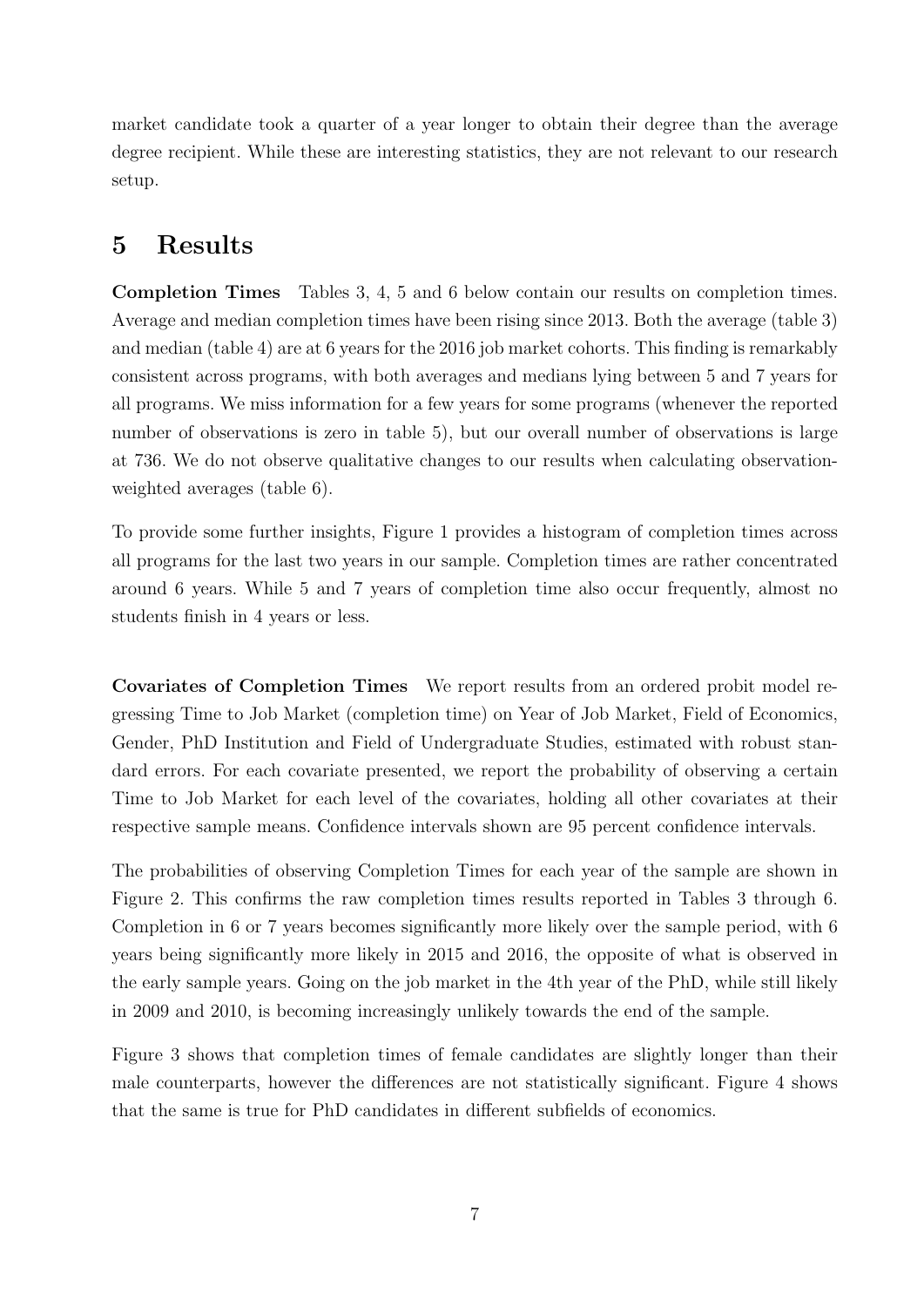Covariates of Placement Quality We estimate a similar model to the one above, this time using our placement quality index as dependent variable, pooled over all classes of placement. In addition to the covariates reported above, we also include Time to Job Market as an additional explanatory variable. An important qualification to stress is that this does not allow us to infer any causal link from completion time to placement quality and that the reported association is purely statistical in nature. Results reported are obtained in the same way as in the previous subsection.

Figure [5](#page-19-0) shows probabilities of placing in a top, middle or low ranked job within the sample graduating in 4, 5, 6, 7 or 8 years. While for a duration of 4 or 5 years, all placement qualities are statistically equally likely, going on the job market after 6 years is associated with a significantly higher probability of placing in a top institution relative to a middle or low ranked one. This effect attenuates again for graduates with a duration above 6 years. Figure [11](#page-22-0) plots the average completion time and placement quality for graduates of each PhD-granting institution in the sample. As is apparent from the figure, average completion time and average placement quality are associated positively in the sample. While, as already mentioned above, this does not suggest that longer completion times are causing better placement, it is a clear indicator that high quality candidates are taking additional time to go on the job market. Since placing their candidates well is the stated goal of the departments in our sample, this has implications for the desired funding structure of their PhD programs.

Figure [6](#page-19-1) shows that Gender does not vary significantly with placement quality. Since comparing placement quality by subfield of economics is not particularly meaningful, we instead report placement quality by undergraduate background of PhD candidates in Figure [7.](#page-20-0) While there is no statistical difference between candidates that have a background in Economics, Business, Natural Sciences or Engineering, candidates with a social science or humanities background place significantly worse relative to the other backgrounds. We view this as evidence for the importance of sufficient formal training.

Assistant Professor Subsample Since the primary goal of many PhD programs is preparing candidates for a career in Academics, we present some additional results on the subsample of candidates with a first placement job title as 'Assistant Professor'.

Sample frequencies for the completion times of this subsample are presented in Figure [8.](#page-20-1) The relative frequency of 6 vs 5 years of completion times is skewed in favor of 6 years, with 29 vs 46 percent. This compares to relative frequencies of 32 vs 39 percent of the entire sample. Figure [9](#page-21-0) shows that placing at a top-ranked university is unlikely for all durations, but point estimates are slightly increasing from 5 to 7 years of time to completion.[4](#page-7-0) Comparing top

<span id="page-7-0"></span><sup>4</sup>Only 23 candidates place as Assistant Professors after a completing their PhD in 4 or less years, which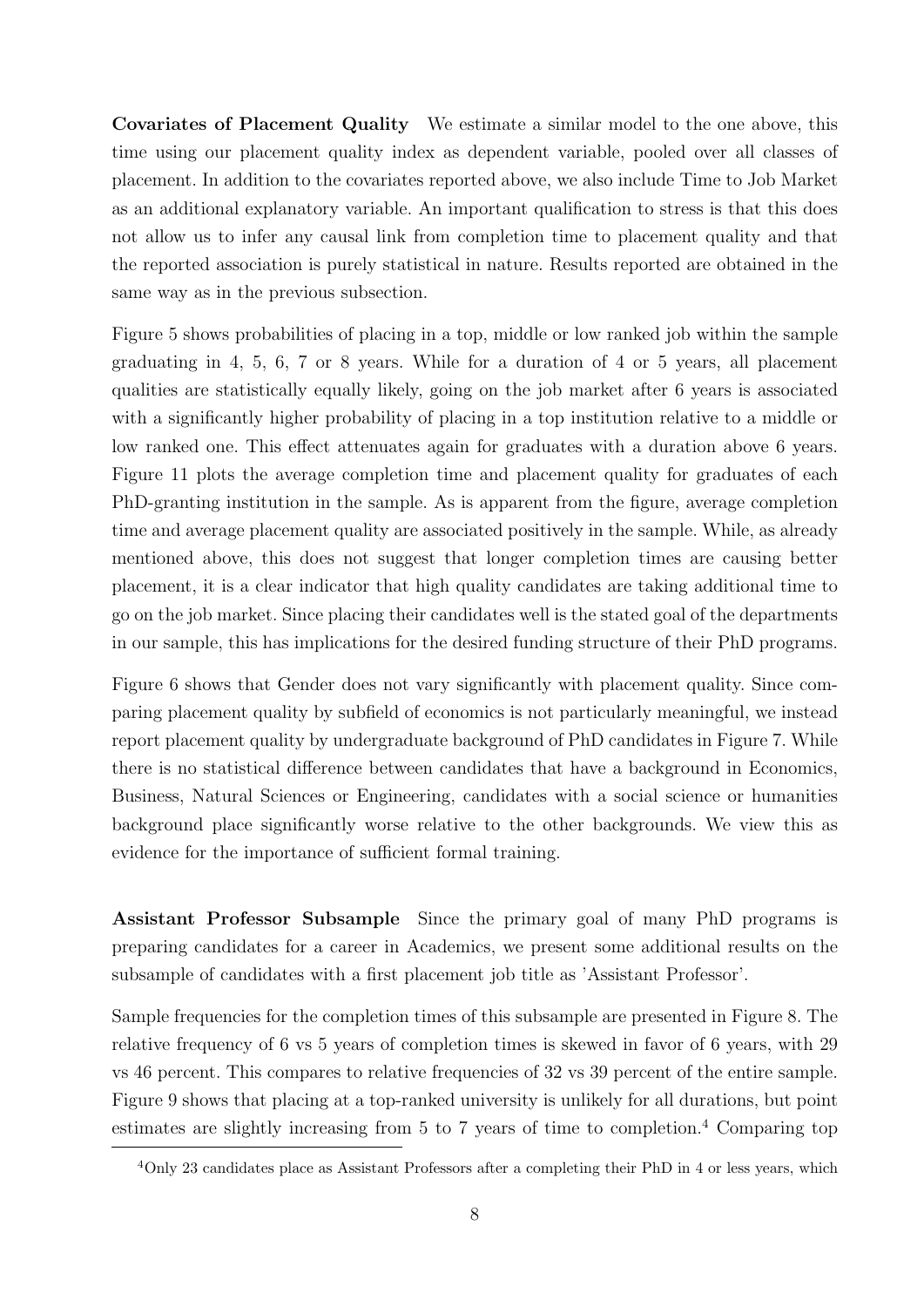placement probability changes across subsamples of different duration reveals insignificant estimates (Figure [10\)](#page-21-1). However, when plotting average placement intstitution's quality and average completion times for the assistant professor subsample, there is again a positive correlation. This relationship is plotted in Figure [12.](#page-23-0)

Taken together, results the subsample of 'Assistant Professor' confirm the impression of the full sample analysis: While the results and estimates presented do not allow for causal interpretation, statistically completion times and placement quality are positively related.

## 6 Conclusion

Recent years have seen an increasing convergence of economics PhD Programs in Europe to their US counterparts. Completion times in the top programs have steadily risen to, and now reached, a median of 6 years. This brings them rather close to completion times in US programs as surveyed by [Stock et al.](#page-9-0) [\(2009\)](#page-9-0) and [Stock and Siegfried](#page-9-1) [\(2014\)](#page-9-1). However, program and funding structures remain different due to institutional factors.

Our results suggest that higher placement quality is statistically associated with longer completion times. This conclusion implies that, if placement quality is their goal, policy makers and universities should design programs that can consistently provide funding for 6 years of economics PhD work. A failure to do so disadvantages students and potentially hurts the recruitment of talented candidates, contributing to out-migration of academic talent from Europe. As a bottom line, this is likely to result in a lower quality academic environment and puts European academic programs at a disadvantage with respect to their US counterparts. The issue is particularly salient as we focus on the arguably highest-rated European programs, which aspire to compete with top US schools for the same applicants.

In addition, we uncover a number of additional facts relating completion times and placement quality to personal researcher characteristics. The data do not show evidence of a systematic gender bias in either the duration or the placement quality of European economics PhD programs. On the other hand, undergraduate background turns out to be a significant predictor of success in an economics PhD program, if measured by initial placement quality.

makes interpretation of the estimated probabilities for those subsamples difficult.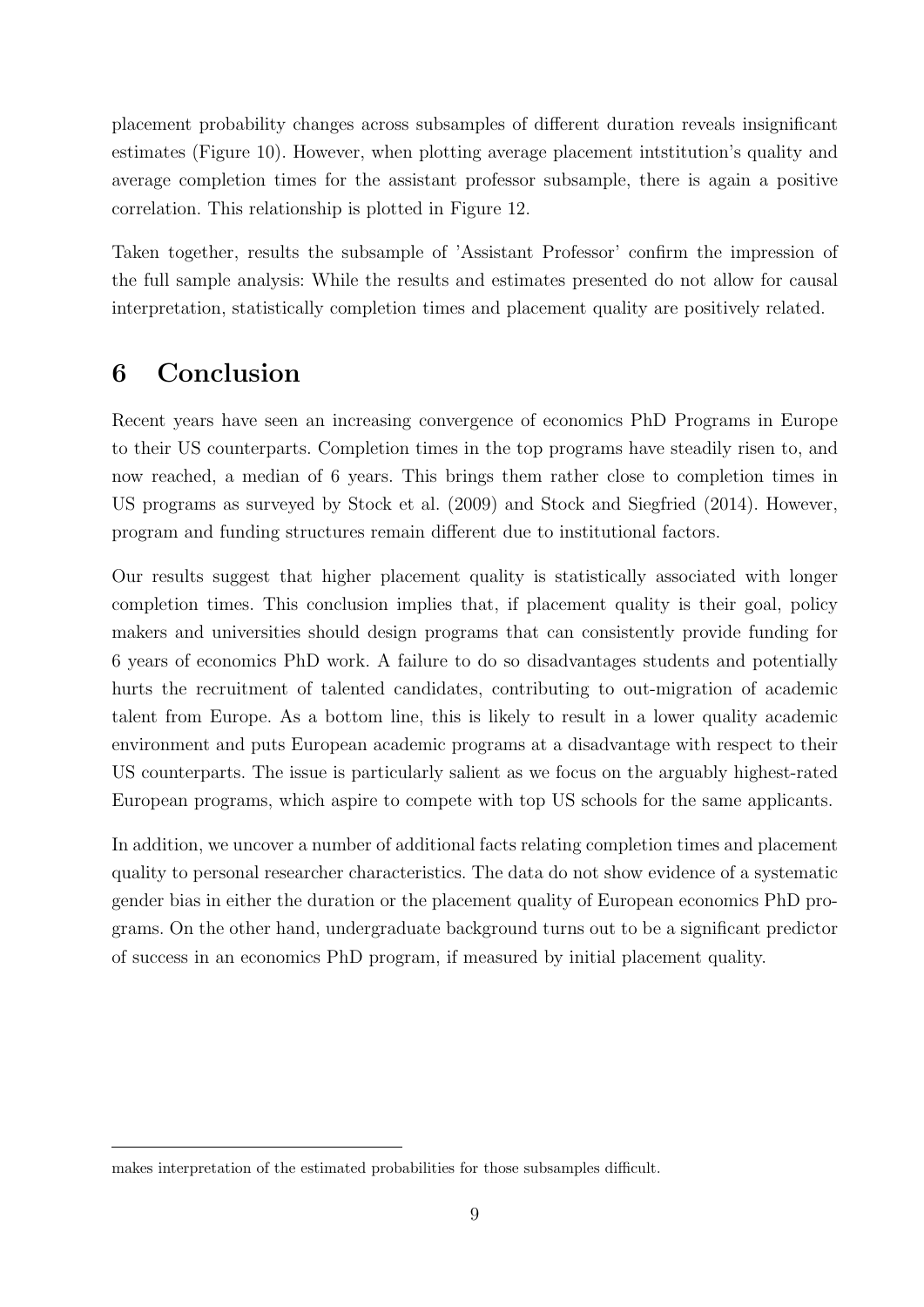## References

- <span id="page-9-0"></span>Stock, W. A., T. A. Finegan, and J. J. Siegfried (2009). Completing an economics phd in five years. The American Economic Review 99 (2), 624–629.
- <span id="page-9-1"></span>Stock, W. A. and J. J. Siegfried (2014). Fifteen years of research on graduate education in economics: What have we learned? The Journal of Economic Education 45 (4), 287–303.

## <span id="page-9-2"></span>Tables and Figures

| <b>UAB</b>   | The Graduate Program consists of a two-year Master in Economic Analysis,         |
|--------------|----------------------------------------------------------------------------------|
|              | followed by a research phase. The entire path is counted.                        |
| Bocconi      | The program is officially described as a four year program, with the first two   |
|              | years dedicated to course work. However, our analysis shows that candidates      |
|              | take substantially longer to finish their PhD.                                   |
| Bonn         | The program is structured into 4 years, of which the first two are mainly course |
|              | work. Time can be extended into the fifth year for the academic job market.      |
| Cambridge    | The full program is split into a one-year MPhil (coursework) phase and a PhD     |
|              | phase (research). Both are counted as time to completion.                        |
| Carlos III   | The Graduate Program consists of a two-year Master in Economic Analysis,         |
|              | followed by a three year PhD in Economics. Sufficient performance of the         |
|              | former provides entry to the latter. The entire path is counted.                 |
| <b>CEMFI</b> | The PhD program starts out with two years of coursework, which is taken          |
|              | jointly with a master's program. Some master's students subsequently enroll      |
|              | as PhD students. In either case, the entire path is counted.                     |
| <b>EUI</b>   | Program is entirely standardized, with coursework as part of the PhD program.    |
|              | There was a small terminal master's program in the past consisting of part of    |
|              | the same coursework.                                                             |
| Frankfurt    | The program is officially described as a four year program, with the first two   |
|              | years dedicated to course work. However, our analysis shows that candidates      |
|              | take substantially longer to finish their PhD.                                   |
| <b>IIES</b>  | The PhD program is organized jointly with the Department of Economics of         |
|              | the University of Stockholm. Entry into IIES is competitive out of the program.  |
|              | We count the full time spent in the PhD program, also if part of it was spent    |
|              | outside of the IIES.                                                             |

Table 1: Program Details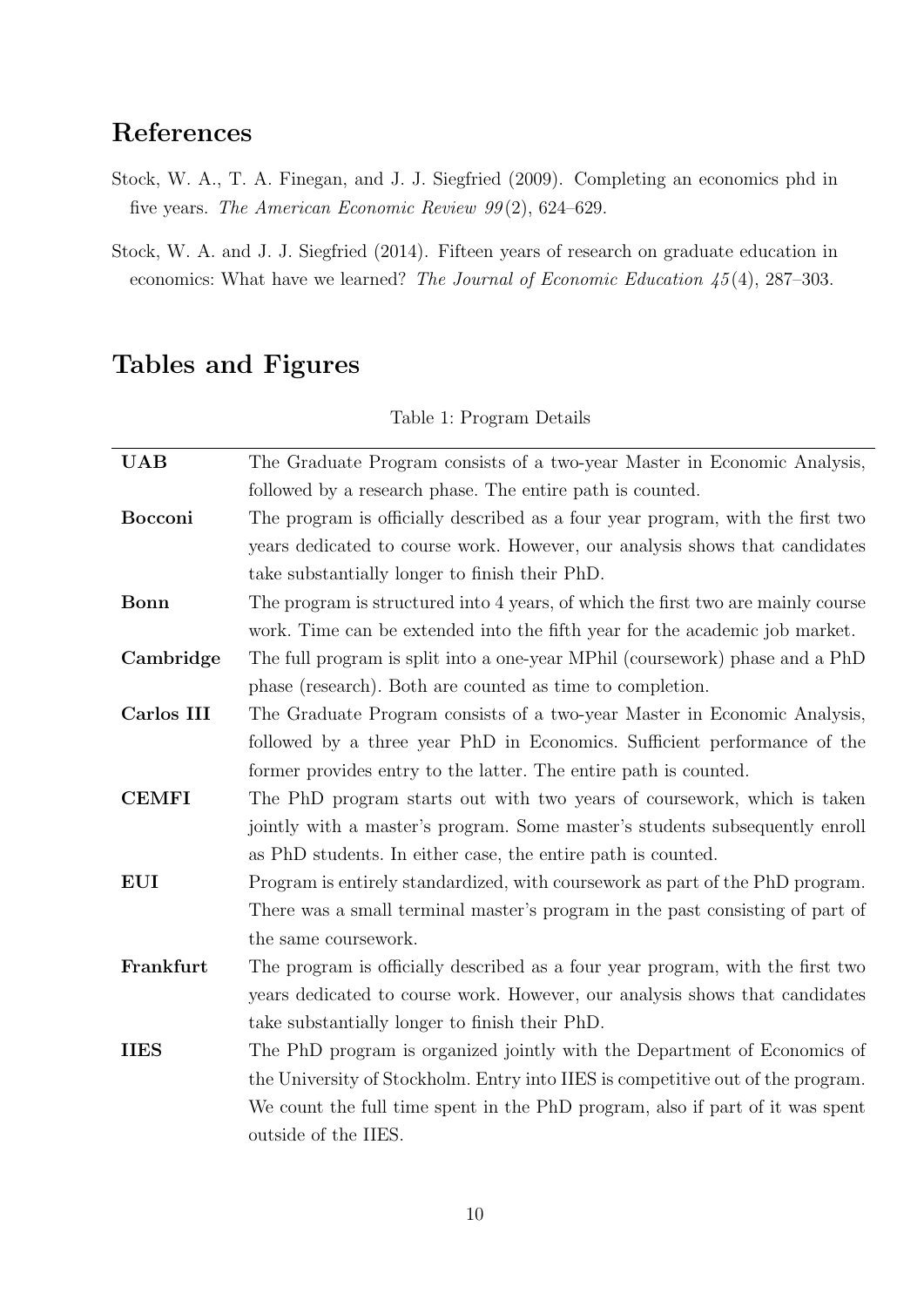- LSE The full program is split into a two-year MRes (coursework) phase and a PhD phase (research). Some who obtained a previous master's degree (usually a terminal MSc from LSE) may be allowed to complete the MRes in one year instead of two. Both the time spent on the MRes and the PhD phase are counted as time to completion, but previous degrees are not.
- Mannheim The program lasts 5 years, of which the first two years are course work. Funding is committed for the entire period.
- Oxford The full program is split into a two-year Mphil (coursework) phase and a DPhil phase (research). Both are counted as time to completion.
- **Paris SE** The Paris School of Economics (PSE) is a collection of Economics departments in Paris. PhD candidates from these schools are listed as PhD candidates of PSE. Three different subsets of this set of schools each jointly offer a master's degree, which consists of one year of core coursework (the Master 1) and one year of advanced coursework (the Master 2). Subsequently, students may be admitted to a PhD program. The entire path is counted.
- SSE The program starts with a two year course phase after which two to three years of research follow.
- Tilburg The five-year graduate program consists of a two-year Research Master and a three-year PhD program. The entire path is counted.
- Tinbergen The Tinbergen Institute is a joint graduate school and research institute of the Erasmus University Rotterdam, the University of Amsterdam, and the Free University Amsterdam, Netherlands. Tinbergen offers a two-year MPhil degree, after which students can be offered doctoral positions in one of the three universities. The three universities also hire PhD students for four year positions that do not require formal coursework (further to previous degrees), and some of these are listed as Tinbergen placements. Because we cannot distinguish between the two, we list all students that the Tinbergen Institute lists and count time spent in the MPhil as well.
- Toulouse The TSE doctoral program consists of a Master 2 (French university system) in Econometric Theory and Econometrics, which is explicitly part of the 'doctoral track', a DEEQA degree, which is essentially the second year of coursework, and a research phase. The entire path is counted.
- UCL The program is structured into MRes. (one year, coursework), MPhil. (second year, research) and PhD (following two years). Thereafter, students have another year to complete their thesis with full student status.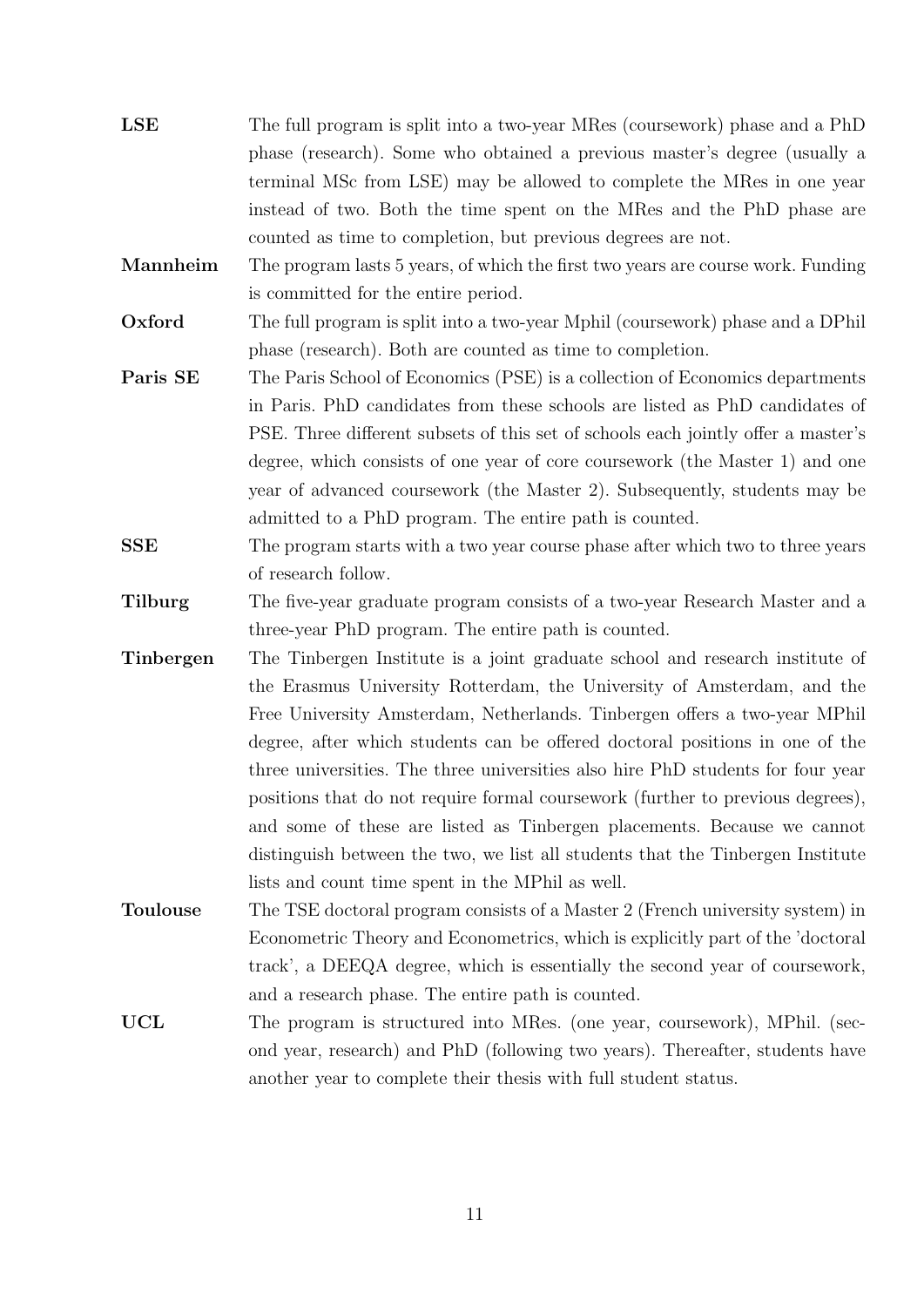| <b>UPF</b> | The typical path towards a PhD at UPF includes one year of core courses in       |
|------------|----------------------------------------------------------------------------------|
|            | an MSc program, one year of advanced courses in an Mphil program, and then       |
|            | a research phase. While the MSc is also a large terminal degree (at least with   |
|            | respect to UPF), it is part of the core sequence of courses for a UPF PhD.       |
|            | Thus, the entire path is counted.                                                |
| Warwick    | The program is structured into a two-year MRes. followed by a 4 year PhD         |
|            | (total: $2+4$ ). Students should submit towards the end of year 3 of the PhD and |
|            | go on the job market in year 4.                                                  |
| Zurich     | The program has a two year course phase followed by a research phase which       |
|            | is not formally structured.                                                      |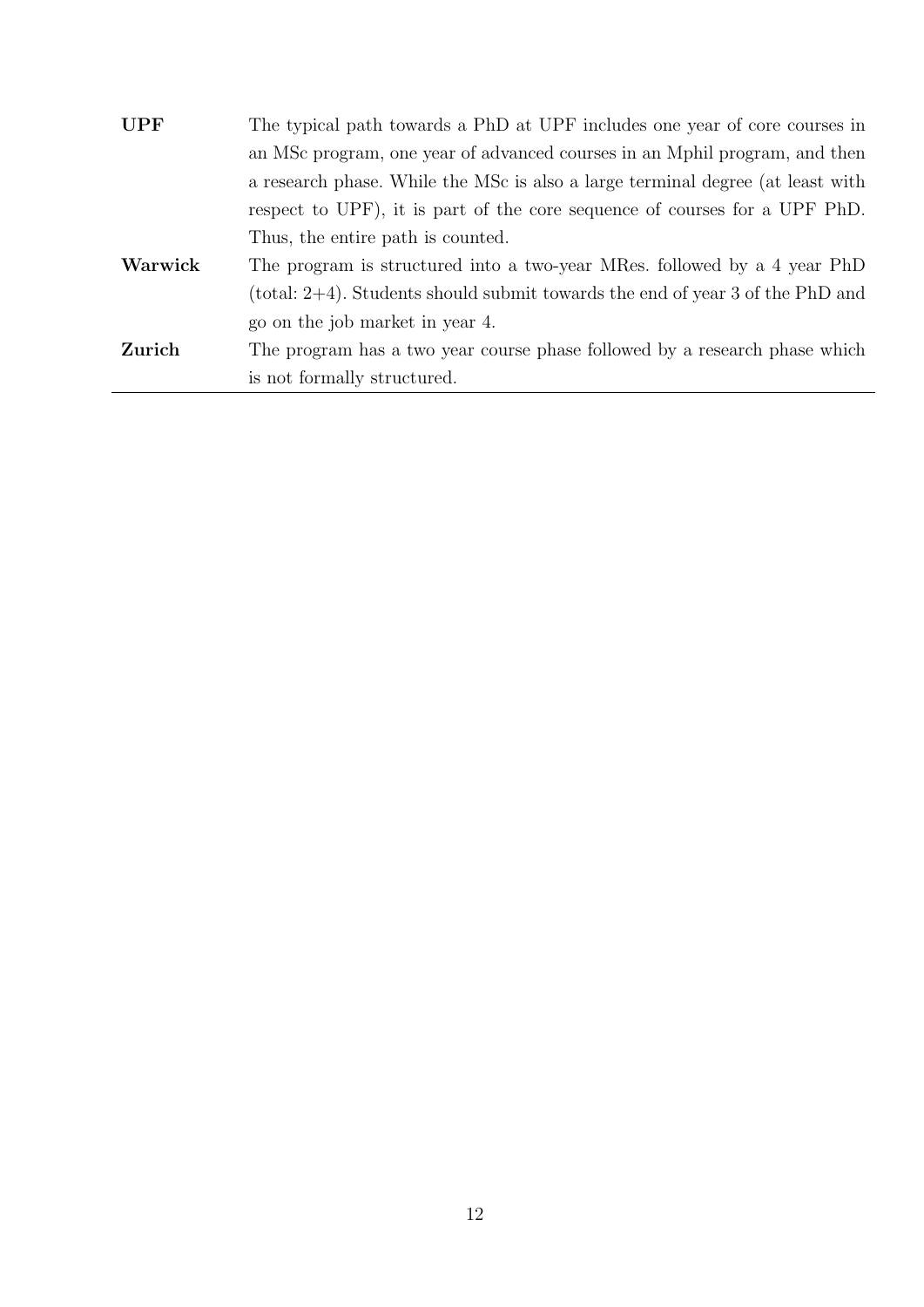| Percentage listed  | 2016    |
|--------------------|---------|
| <b>EUI</b>         | 100%    |
| LSE                | $100\%$ |
| Oxford             | 43\%    |
| Cambridge          |         |
| <b>UPF</b>         | $0\%$   |
| Carlos III         | 100%    |
| Toulouse           | 100%    |
| Paris SE           | 100%    |
| Tinbergen          | 75%     |
| Tilburg            | 13%     |
| Autonoma Barcelona | 86\%    |
| <b>CEMFI</b>       | 100%    |
| <b>UCL</b>         | 83%     |
| Warwick            |         |
| Zurich             |         |
| Bonn               | 89%     |
| Mannheim           | 92%     |
| <b>IIES</b>        | 100%    |
| SSE                | 25\%    |
| Bocconi            | 100%    |
| Frankfurt          | 83%     |
| Average            | 77%     |

<span id="page-12-0"></span>Table 2: Percentage of reported job market candidates eventually listed as placements for the Academic year 2015/16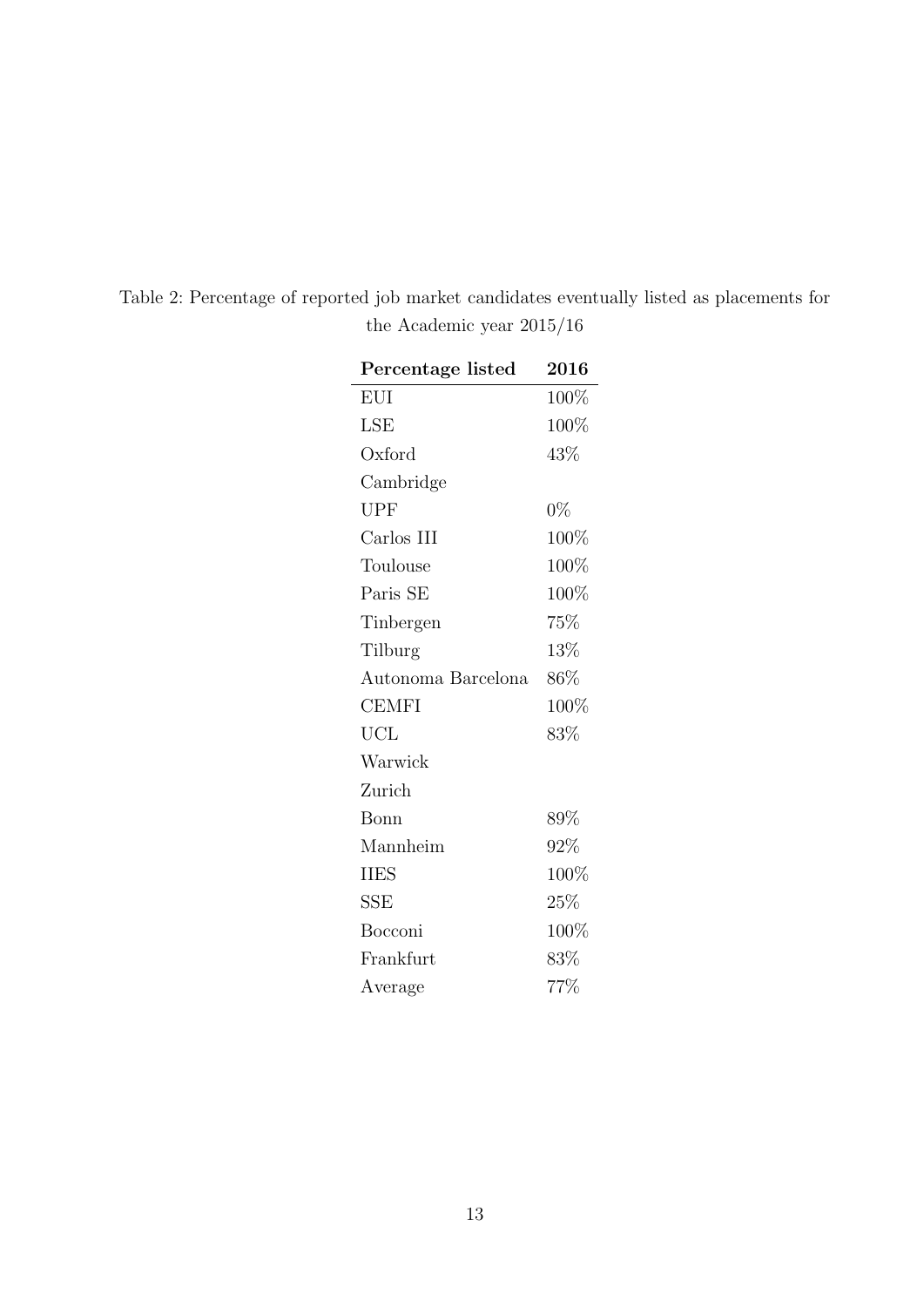<span id="page-13-0"></span>

| Program            | 2012     | 2013     | 2014     | 2015     | 2016     | Average  |
|--------------------|----------|----------|----------|----------|----------|----------|
| Autonoma Barcelona | 6.00     | 6.20     | 5.50     | 6.00     | 6.14     | 5.97     |
| Bocconi            | 6.50     | 5.88     | 6.20     | 6.86     | 5.80     | 6.25     |
| Bonn               | 4.80     | 5.38     | 5.67     | 4.75     | 5.56     | 5.23     |
| Cambridge          | 4.80     | 5.33     | 5.67     |          |          | 5.27     |
| Carlos III         | 5.89     | 6.29     | 5.67     | 5.56     | 5.50     | 5.78     |
| <b>CEMFI</b>       | 5.75     |          | 6.50     | $6.20\,$ | $6.00\,$ | 6.11     |
| <b>EUI</b>         | 4.45     | 4.75     | 5.18     | 4.89     | $5.10$   | 4.88     |
| Frankfurt          | 5.44     | 5.60     | 5.78     | 5.75     | 6.00     | 5.71     |
| <b>IIES</b>        | 6.00     | 6.00     | 6.00     | 7.00     | 6.60     | 6.32     |
| LSE                | 6.31     | 5.79     | 6.79     | 6.14     | 6.30     | 6.27     |
| Mannheim           | 5.60     | 5.00     | 5.38     | 5.78     | 5.75     | 5.50     |
| Oxford             | 6.14     | 5.31     | 5.50     | 5.56     | 6.14     | 5.73     |
| Paris SE           | 6.13     | $6.00\,$ | $6.00\,$ | 6.27     | $6.30\,$ | 6.14     |
| SSE                | 6.00     | 5.50     | 5.50     | 5.33     | 6.00     | 5.67     |
| Tilburg            |          | 4.80     |          |          | 5.50     | $5.15\,$ |
| Tinbergen          | 5.32     | 4.93     | 5.44     | 5.39     | 5.94     | 5.40     |
| Toulouse           | $5.70\,$ | 5.50     | 5.75     | $6.60\,$ | 6.80     | 6.07     |
| <b>UCL</b>         |          |          | 6.56     | 6.29     | 6.42     | 6.42     |
| <b>UPF</b>         |          |          |          | 5.50     | 6.50     | $6.00\,$ |
| Warwick            |          | 5.64     | 5.50     | 6.00     |          | 5.71     |
| Zurich             | 4.00     | 5.00     | 5.20     | 7.50     |          | 5.43     |
| Average            | 5.58     | 5.49     | 5.78     | 5.97     | 6.02     | 5.76     |

Table 3: Average Time to Job Market (years)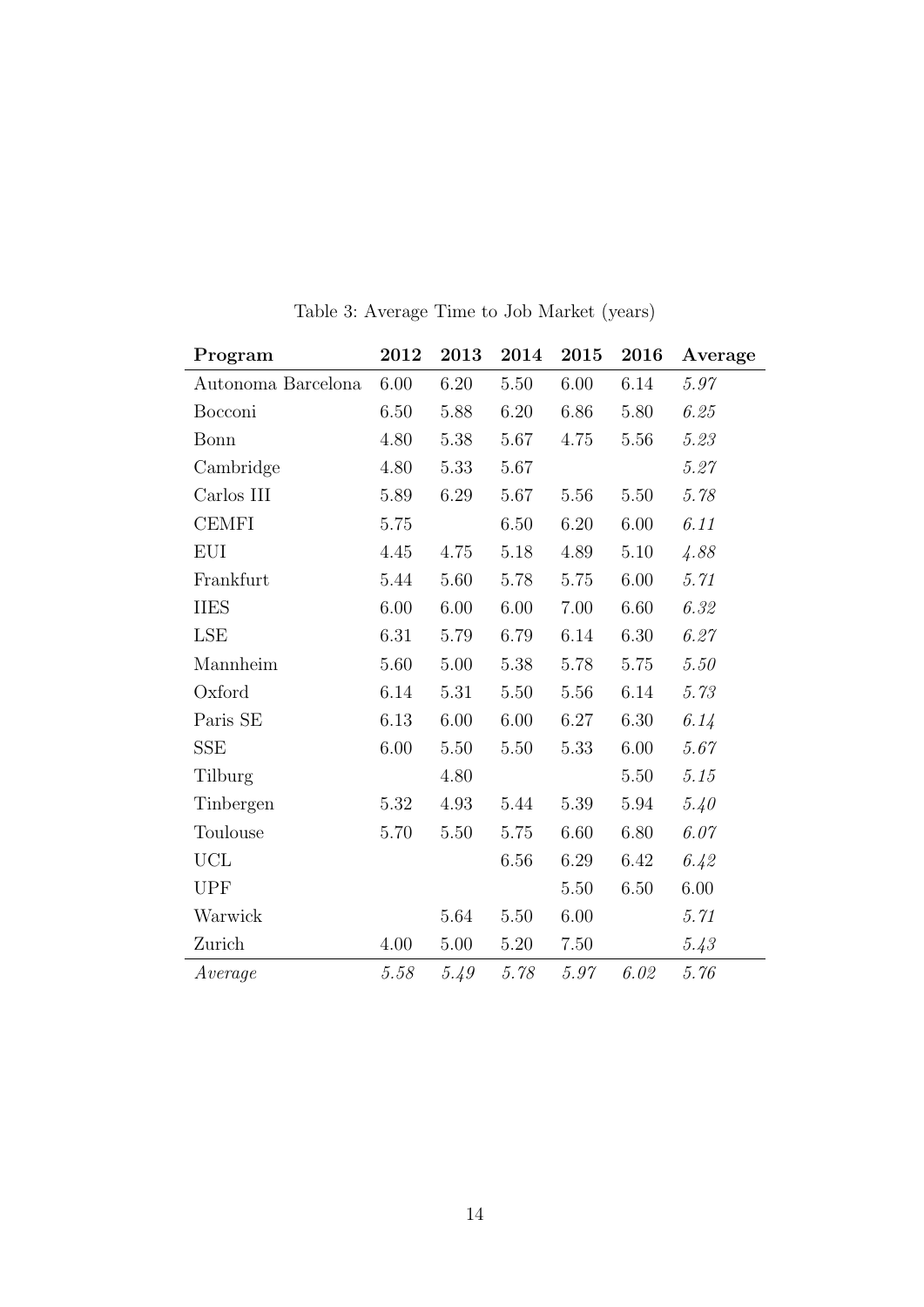<span id="page-14-0"></span>

| Program            | ${\bf 2012}$   | 2013            | 2014            | 2015            | 2016           | Average  |
|--------------------|----------------|-----------------|-----------------|-----------------|----------------|----------|
| Autonoma Barcelona | 6              | 6               | 6               | 6               | 6              | 5.90     |
| Bocconi            | $\overline{7}$ | $\,6$           | 6               | 6               | $\,6$          | 6.10     |
| Bonn               | 5              | $\overline{5}$  | $\overline{5}$  | 5               | 6              | 5.20     |
| Cambridge          | $\overline{4}$ | $\overline{5}$  | $6\phantom{.}6$ |                 |                | 5.00     |
| Carlos III         | 6              | 6               | 6               | 6               | 6              | 5.90     |
| <b>CEMFI</b>       | 6              |                 | $\overline{7}$  | $6\phantom{.}6$ | 6              | 6.13     |
| <b>EUI</b>         | $\overline{4}$ | $\overline{5}$  | $\overline{5}$  | 5               | $\overline{5}$ | 4.80     |
| Frankfurt          | 6              | 6               | 6               | 6               | $\,6$          | $5.90\,$ |
| <b>IIES</b>        | 6              | $6\phantom{.}6$ | $\,6$           | $\overline{7}$  | $\overline{7}$ | 6.40     |
| LSE                | 6              | $6\phantom{.}6$ | 7               | 6               | 6              | 6.20     |
| Mannheim           | 5              | $\overline{5}$  | $\overline{5}$  | 6               | 6              | 5.40     |
| Oxford             | 6              | $\overline{5}$  | 6               | $\overline{5}$  | 6              | $5.60\,$ |
| Paris SE           | 6              | 6               | $6\phantom{.}6$ | 6               | 6              | 6.00     |
| <b>SSE</b>         | 6              | $\overline{5}$  | 5               | 5               | 6              | 5.40     |
| Tilburg            |                | $\overline{5}$  |                 |                 | 6              | $5.50\,$ |
| Tinbergen          | $\overline{5}$ | $\overline{5}$  | $\overline{5}$  | 5               | 6              | 5.20     |
| Toulouse           | 6              | 6               | 6               | $\overline{7}$  | $\overline{7}$ | 6.10     |
| ${\rm UCL}$        |                |                 | $\,6$           | 6               | $\overline{7}$ | 6.17     |
| <b>UPF</b>         |                |                 |                 | 6               | 6              | 5.75     |
| Warwick            |                | $\,$ 6 $\,$     | 6               | 6               |                | 5.83     |
| Zurich             | $\overline{4}$ | $\mathbf 5$     | $\overline{5}$  | $8\,$           |                | 5.38     |
| Average            | 5.50           | 5.47            | 5.68            | 5.84            | 6.06           | 5.71     |

Table 4: Median Time to Job Market (years)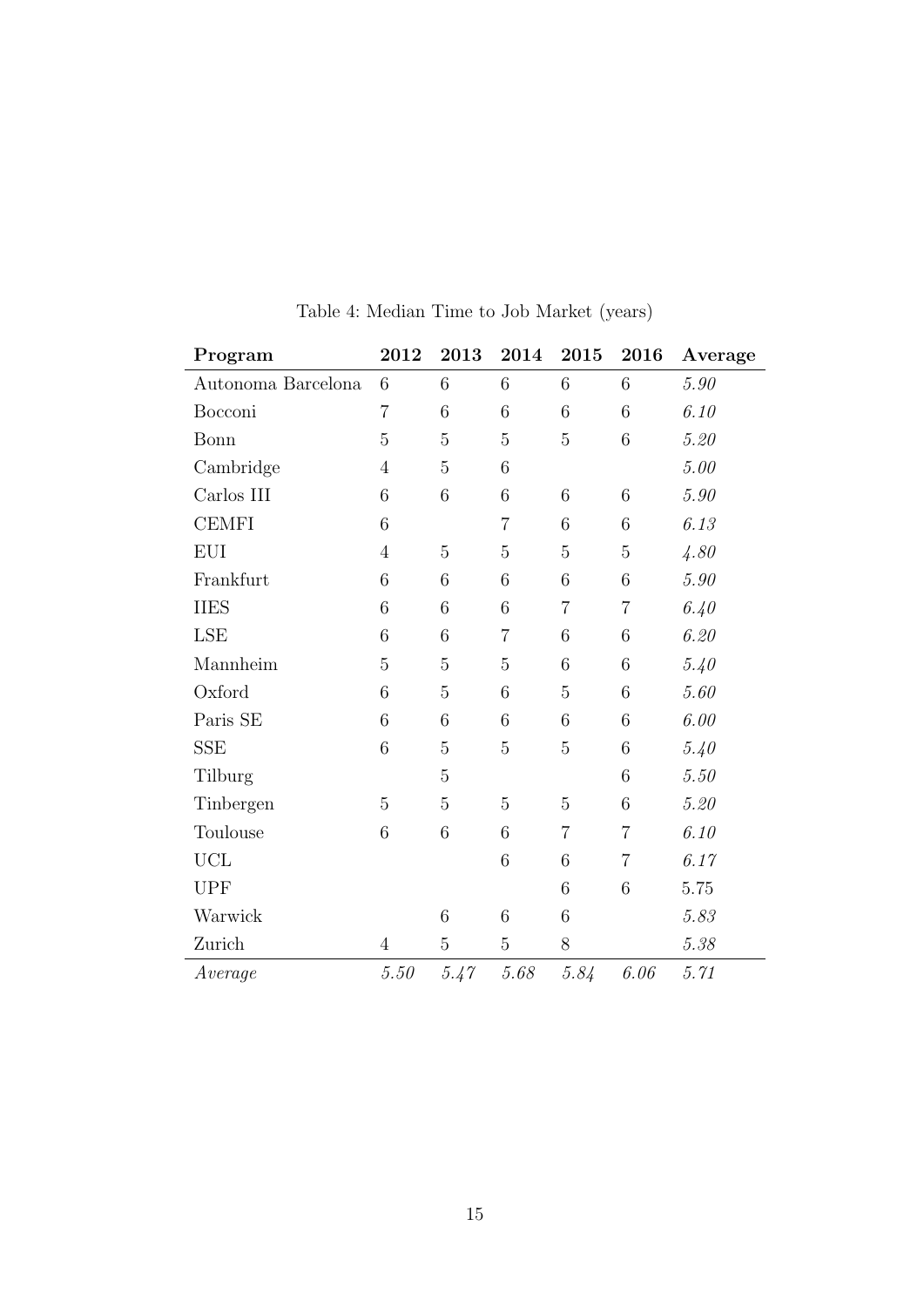<span id="page-15-0"></span>

| Program                     | 2012           | 2013             | 2014           | 2015           | 2016           | <b>Total</b>     |
|-----------------------------|----------------|------------------|----------------|----------------|----------------|------------------|
| Autonoma Barcelona          | $\overline{7}$ | 10               | $\overline{4}$ | $\overline{2}$ | $\overline{7}$ | 30               |
| Bocconi                     | $\overline{4}$ | $8\,$            | 5              | $\overline{7}$ | $\overline{5}$ | 29               |
| Bonn                        | 5              | 8                | 9              | $\overline{4}$ | 9              | 35               |
| Cambridge                   | $\overline{5}$ | 6                | 3              | $\overline{0}$ | $\overline{0}$ | 14               |
| $\operatorname{Carlos}$ III | 9              | $\overline{7}$   | 9              | 9              | $\overline{4}$ | 38               |
| <b>CEMFI</b>                | $\overline{4}$ | $\overline{0}$   | $\overline{2}$ | $\overline{5}$ | $\mathbf{1}$   | 12               |
| EUI                         | 11             | 12               | 11             | 9              | 10             | 53               |
| Frankfurt                   | 9              | 5                | 9              | 8              | 6              | 37               |
| <b>IIES</b>                 | $\mathbf{1}$   | $\overline{7}$   | $\mathbf{1}$   | $\mathbf{1}$   | $\overline{5}$ | $15\,$           |
| LSE                         | 16             | 14               | 14             | 21             | 10             | 75               |
| Mannheim                    | 5              | 5                | 13             | 9              | 12             | 44               |
| Oxford                      | $\overline{7}$ | 16               | 6              | 9              | $\overline{7}$ | 45               |
| Paris SE                    | 8              | $\boldsymbol{9}$ | 6              | 11             | 10             | 44               |
| <b>SSE</b>                  | 5              | 6                | 6              | 3              | $\overline{4}$ | 24               |
| Tilburg                     | $\overline{0}$ | $\overline{5}$   | $\overline{0}$ | $\overline{0}$ | 8              | 13               |
| Tinbergen                   | 25             | 15               | 25             | 31             | 16             | 112              |
| Toulouse                    | 10             | $\overline{2}$   | 8              | 10             | 10             | 40               |
| ${\rm UCL}$                 | $\overline{0}$ | $\overline{0}$   | 9              | $\overline{7}$ | 12             | 28               |
| <b>UPF</b>                  | $\overline{0}$ | $\boldsymbol{0}$ | $\overline{0}$ | 10             | 6              | 16               |
| Warwick                     | $\overline{0}$ | 11               | 6              | 6              | $\overline{0}$ | $23\,$           |
| Zurich                      | $\mathbf{1}$   | $\mathbf{1}$     | $\overline{5}$ | $\overline{2}$ | $\theta$       | $\boldsymbol{9}$ |
| Total                       | 132            | 147              | 151            | 164            | 142            | $736\,$          |

#### Table 5: Number of observations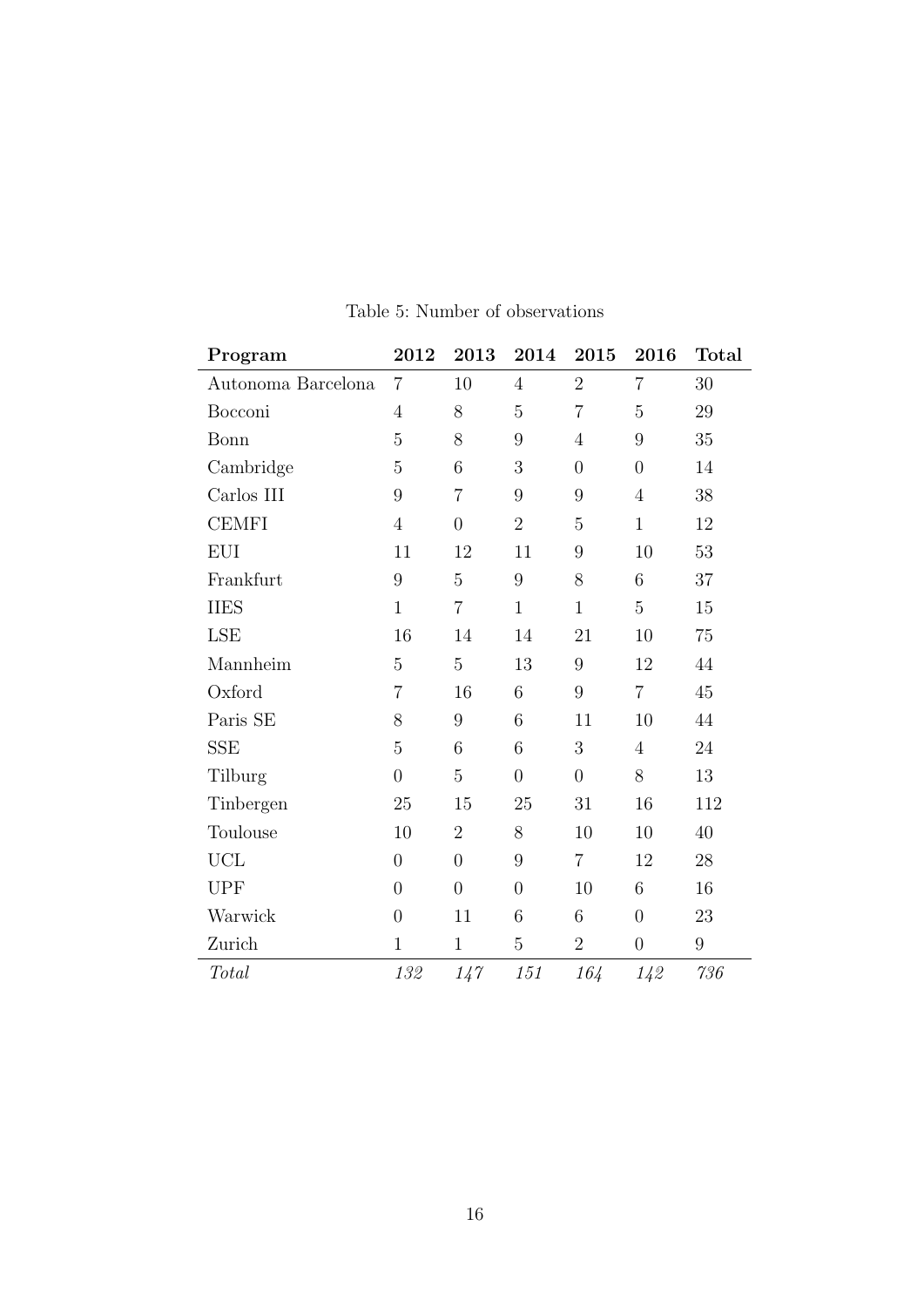<span id="page-16-0"></span>

| Program            | 2012     | 2013     | 2014 | 2015 | 2016     | Average |
|--------------------|----------|----------|------|------|----------|---------|
| Autonoma Barcelona | 6.00     | 6.20     | 5.50 | 6.00 | 6.14     | 6.03    |
| Bocconi            | 6.50     | 5.88     | 6.20 | 6.86 | 5.80     | 6.24    |
| Bonn               | 4.80     | 5.38     | 5.67 | 4.75 | 5.56     | 5.34    |
| Cambridge          | 4.80     | 5.33     | 5.67 |      |          | 5.21    |
| Carlos III         | 5.89     | 6.29     | 5.67 | 5.56 | 5.50     | 5.79    |
| <b>CEMFI</b>       | 5.75     |          | 6.50 | 6.20 | 6.00     | 6.08    |
| <b>EUI</b>         | 4.45     | 4.75     | 5.18 | 4.89 | $5.10\,$ | 4.87    |
| Frankfurt          | 5.44     | 5.60     | 5.78 | 5.75 | 6.00     | 5.70    |
| <b>IIES</b>        | 6.00     | 6.00     | 6.00 | 7.00 | 6.60     | 6.27    |
| LSE                | $6.31\,$ | 5.79     | 6.79 | 6.14 | 6.30     | 6.25    |
| Mannheim           | 5.60     | 5.00     | 5.38 | 5.78 | 5.75     | 5.55    |
| Oxford             | 6.14     | 5.31     | 5.50 | 5.56 | 6.14     | 5.64    |
| Paris SE           | 6.13     | 6.00     | 6.00 | 6.27 | 6.30     | 6.16    |
| <b>SSE</b>         | 6.00     | 5.50     | 5.50 | 5.33 | 6.00     | 5.67    |
| Tilburg            |          | 4.80     |      |      | 5.50     | 5.23    |
| Tinbergen          | 5.32     | 4.93     | 5.44 | 5.39 | 5.94     | 5.40    |
| Toulouse           | 5.70     | 5.50     | 5.75 | 6.60 | 6.80     | 6.20    |
| UCL                |          |          | 6.56 | 6.29 | 6.42     | 6.43    |
| <b>UPF</b>         |          |          |      | 5.50 | 6.50     | 5.88    |
| Warwick            |          | 5.64     | 5.50 | 6.00 |          | 5.70    |
| Zurich             | 4.00     | $5.00\,$ | 5.20 | 7.50 |          | 5.56    |
| Average            | 5.61     | 5.50     | 5.74 | 5.83 | 6.02     | 5.77    |

Table 6: Observation Weighted Average Time to Job Market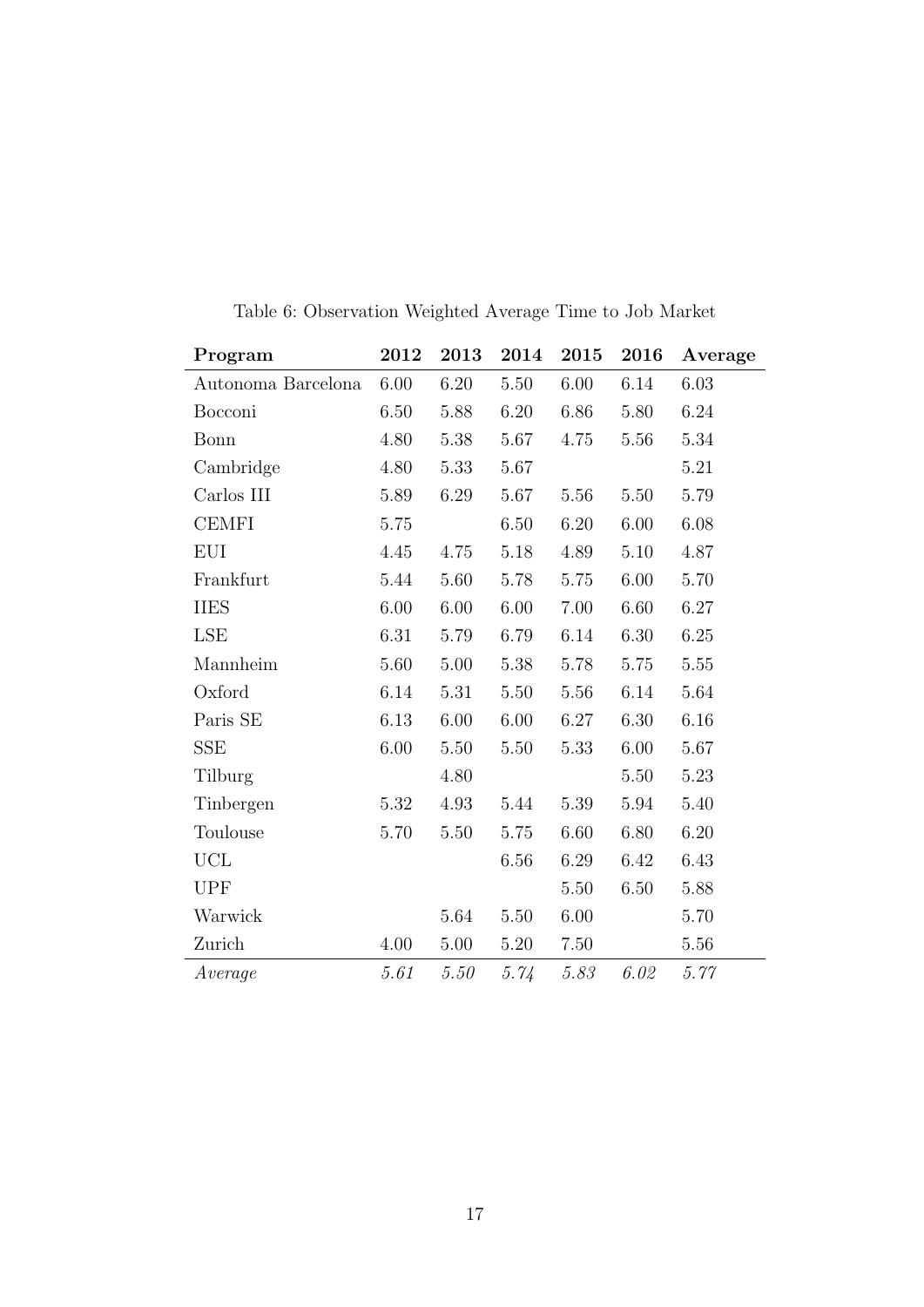

<span id="page-17-0"></span>

Figure 2

<span id="page-17-1"></span>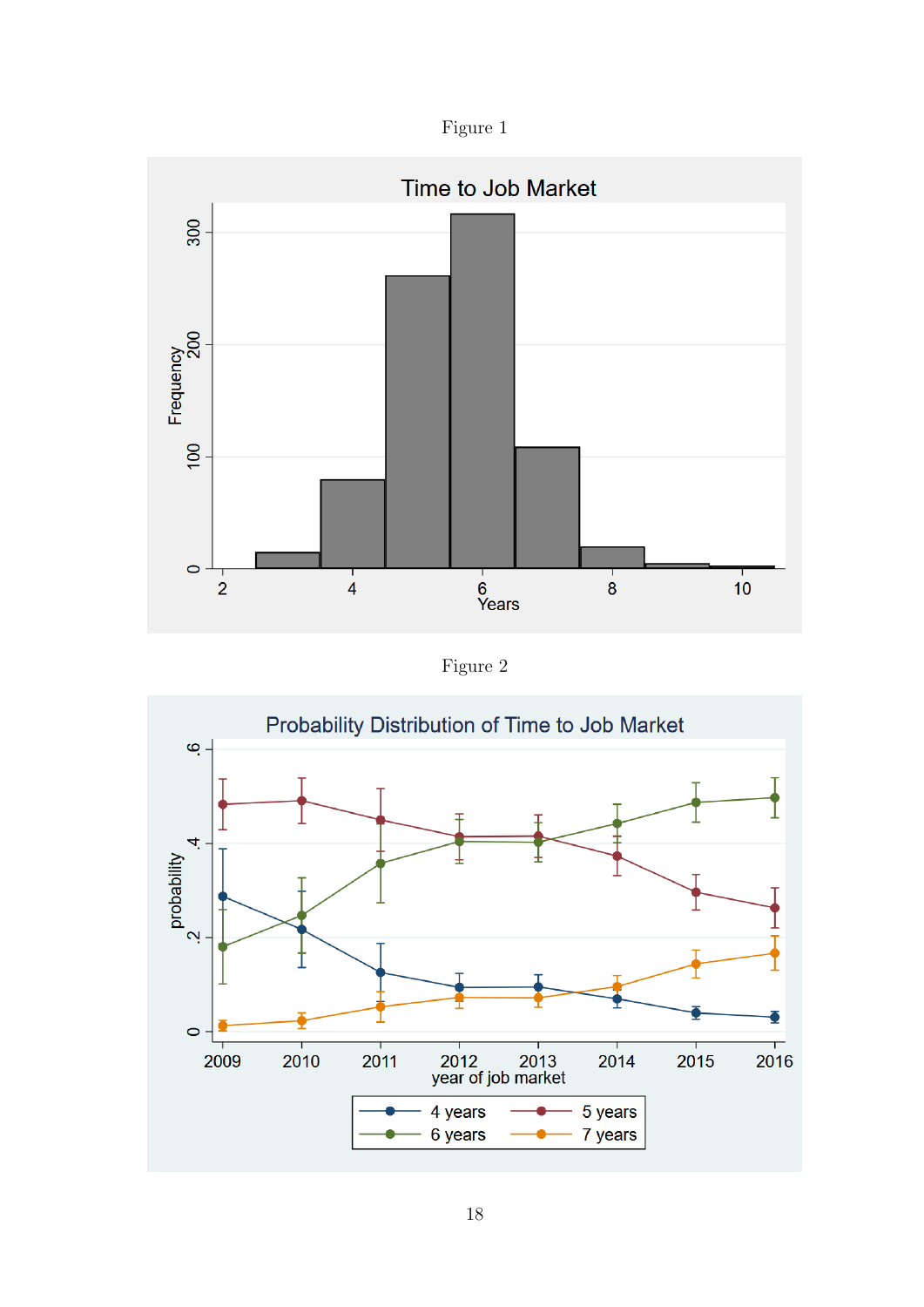

<span id="page-18-0"></span>

Figure 4

<span id="page-18-1"></span>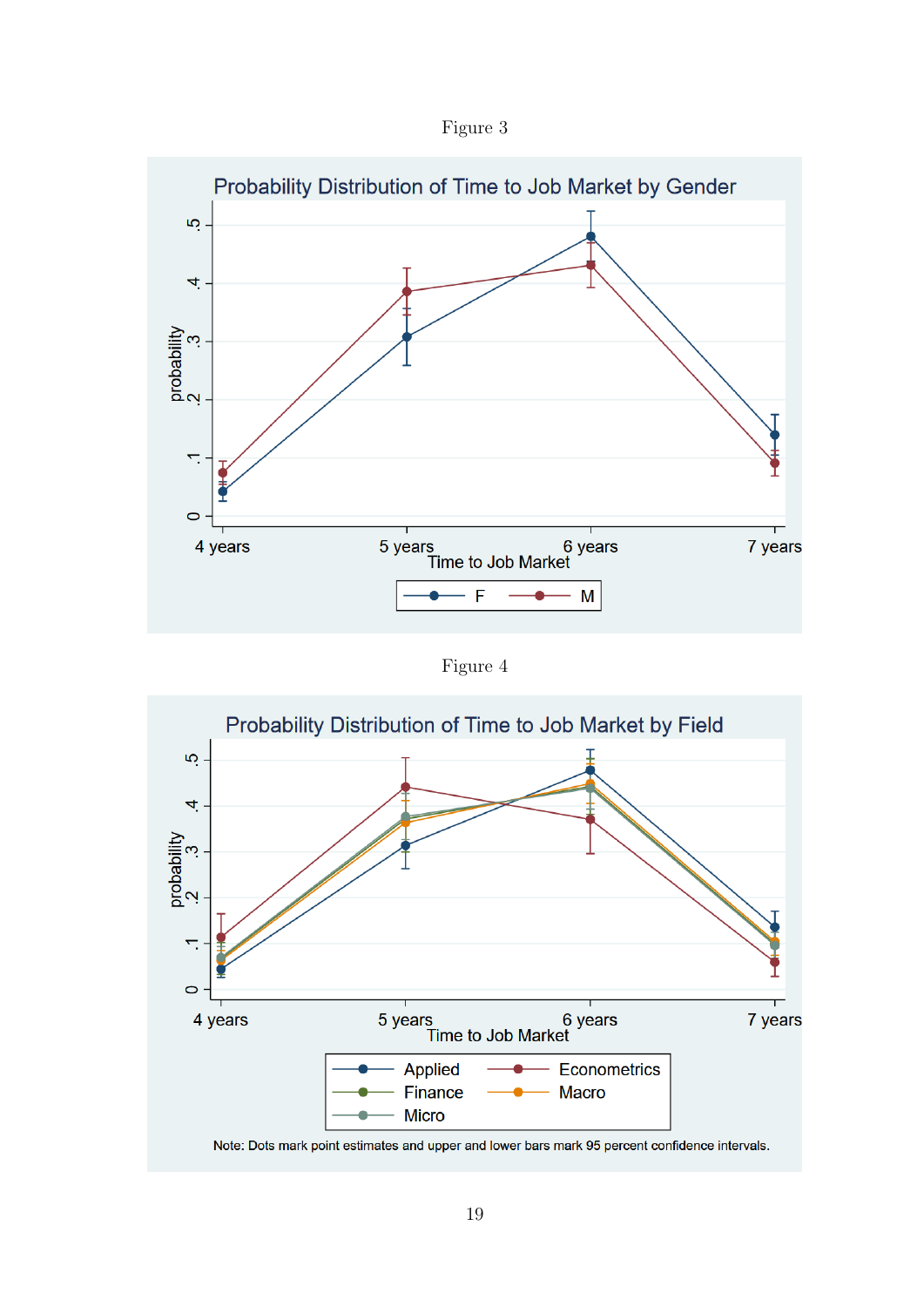Figure 5

<span id="page-19-0"></span>

Figure 6

<span id="page-19-1"></span>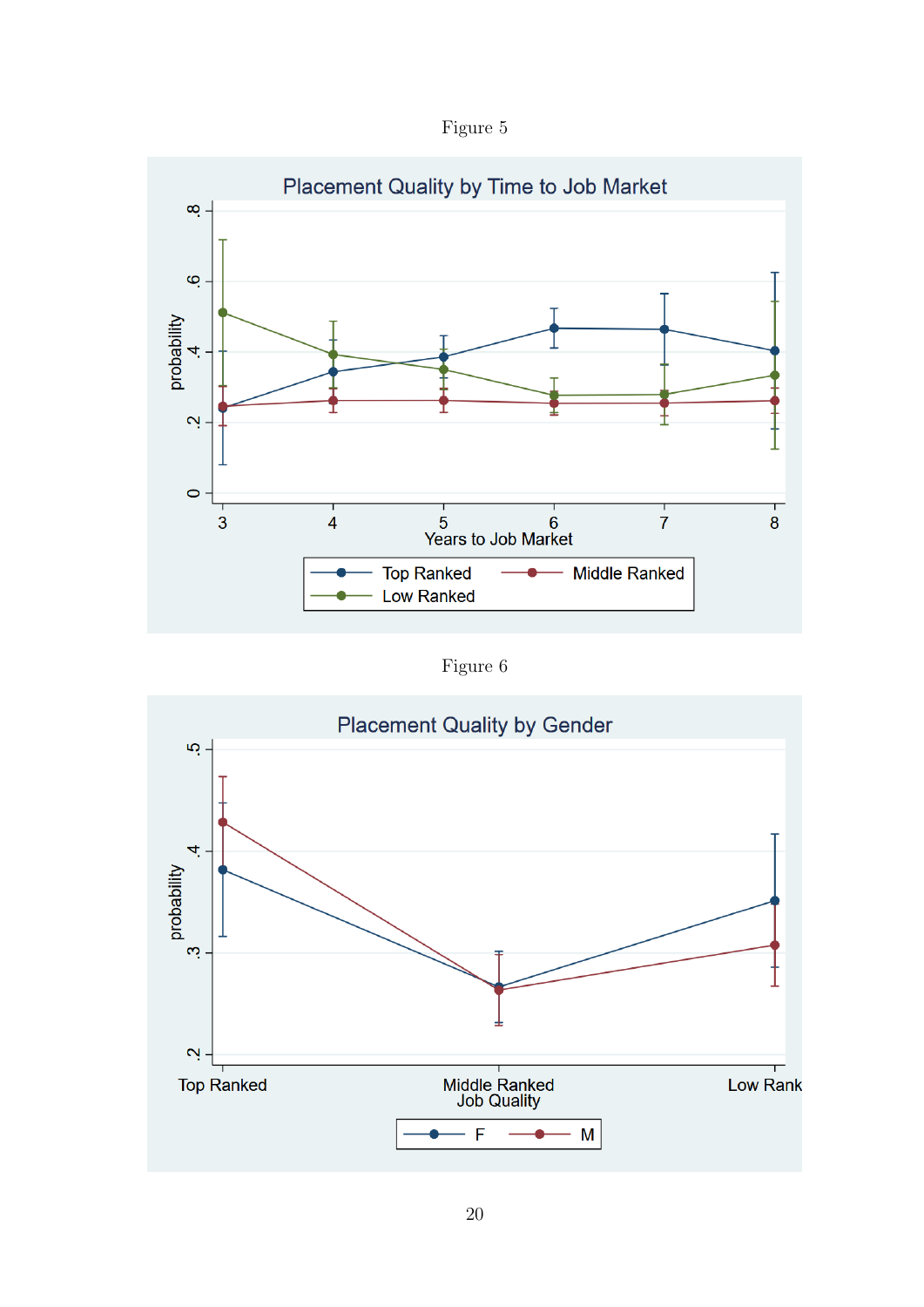

<span id="page-20-0"></span>

Figure 8

<span id="page-20-1"></span>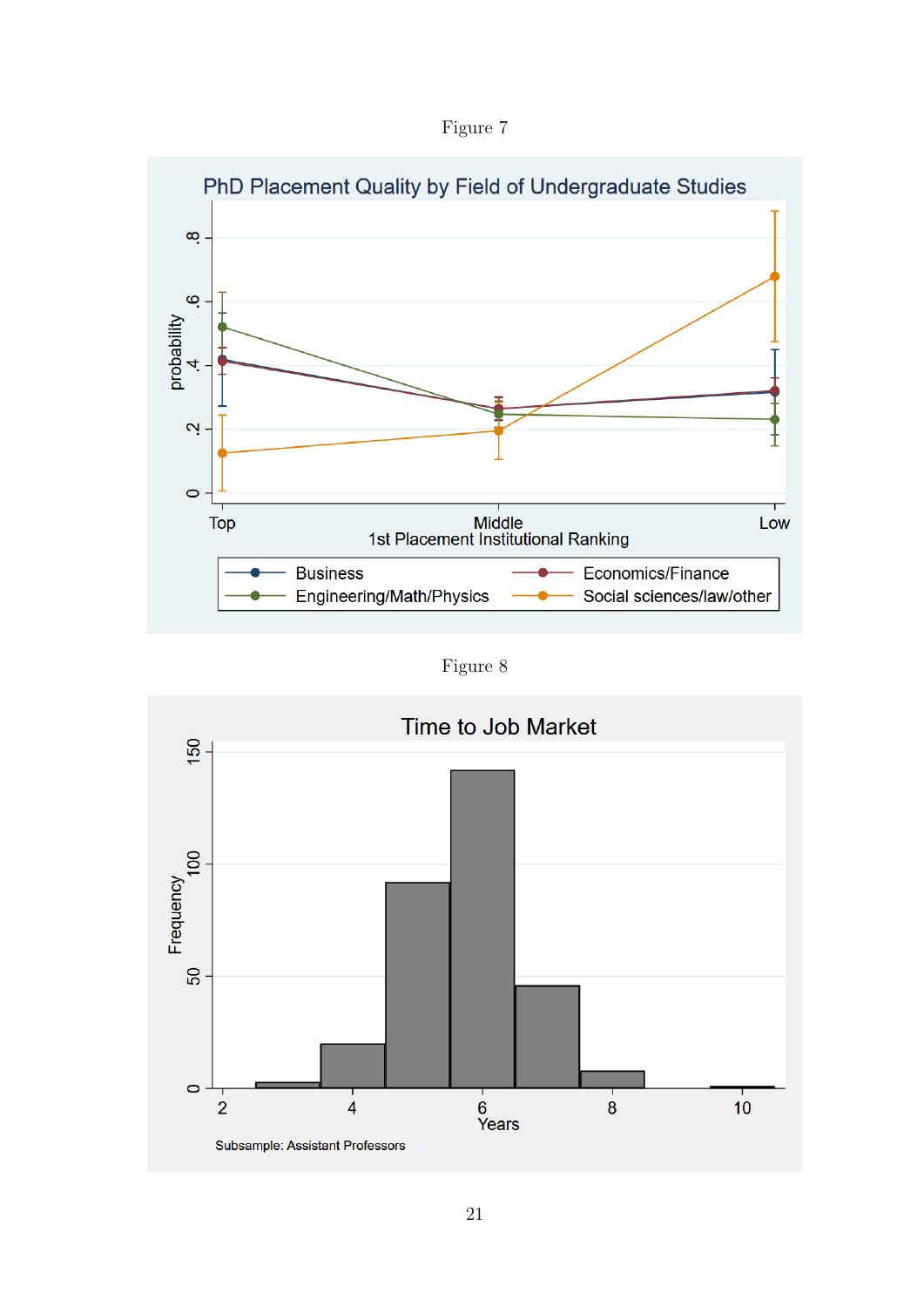Figure 9

<span id="page-21-0"></span>

Figure 10

<span id="page-21-1"></span>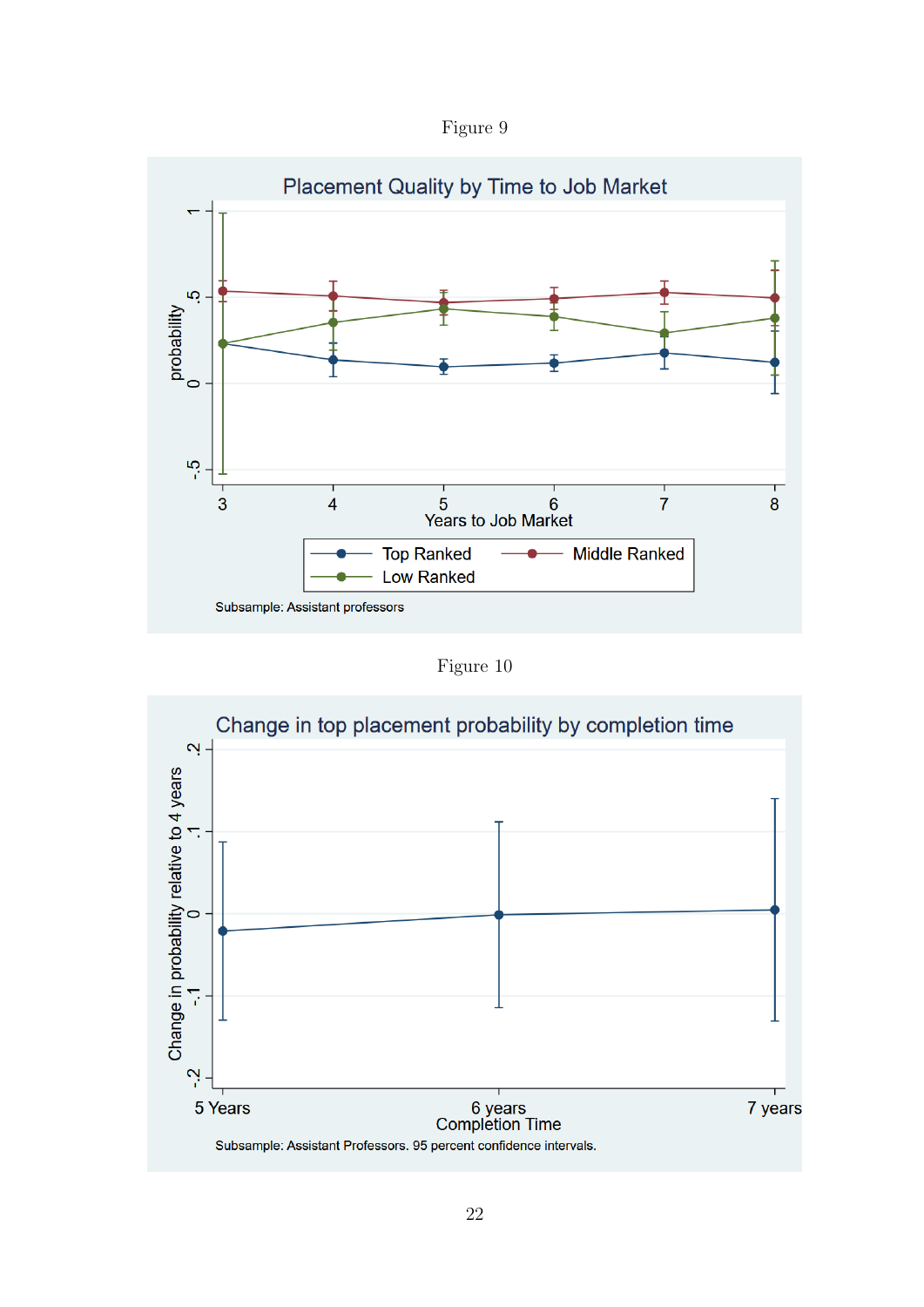<span id="page-22-0"></span>

Figure 11

Note: The figure plots the average completion time against the average rank of the first position for graduates of each PhD-granting institution in the sample. Position1Rank is determined through job title rank and rank of hiring institution.